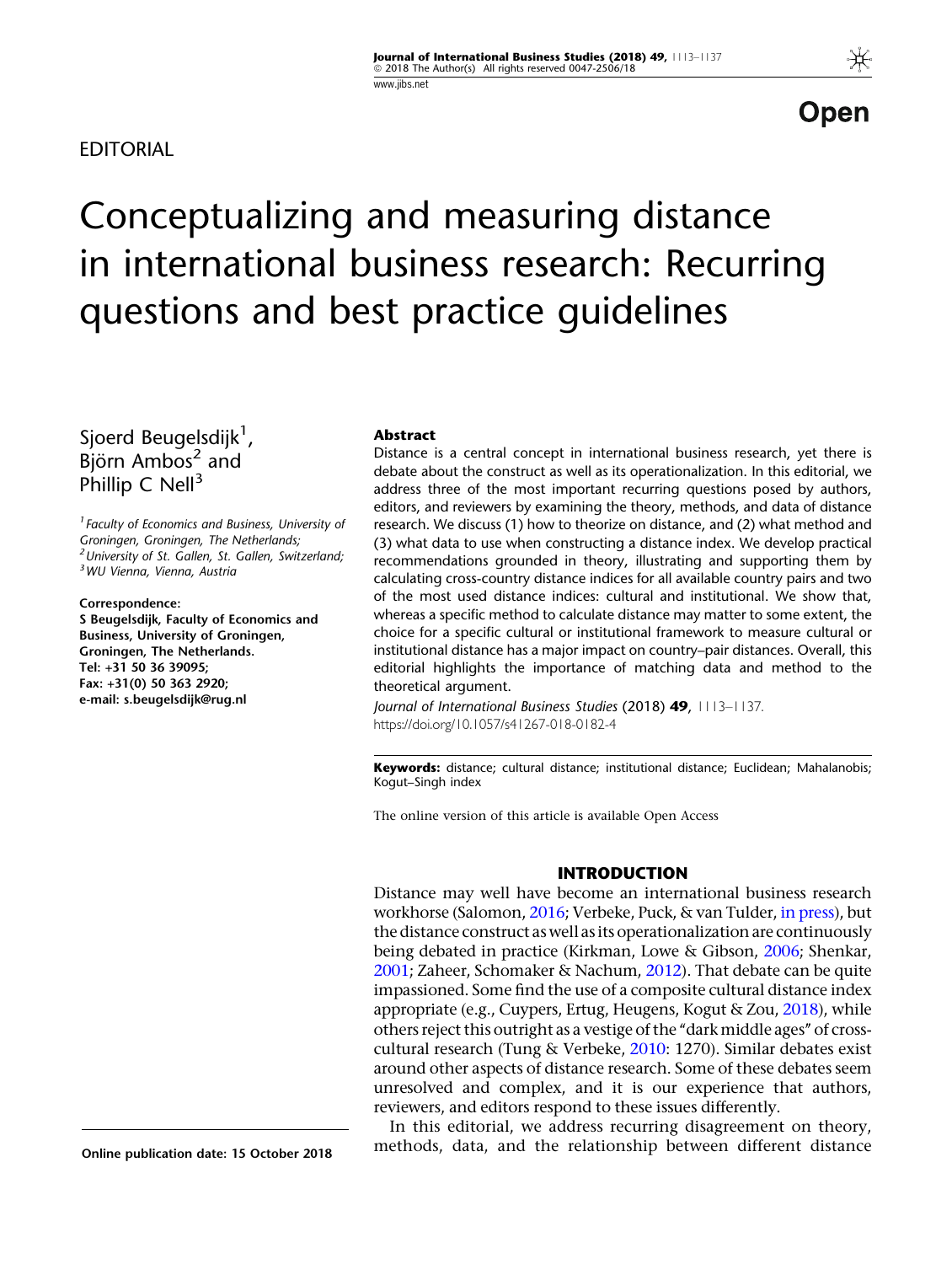dimensions, complementing and updating existing editorials (Beugelsdijk & Mudambi, [2013;](#page-16-0) Zaheer et al., [2012](#page-19-0)), commentaries (Brouthers, Marshall & Keig, [2016;](#page-16-0) Van Hoorn & Maseland, [2016](#page-19-0)), debates (Cuypers et al., [2018;](#page-16-0) Maseland, Steel, & Dow, [2018\)](#page-18-0), and surveys of distance research (Berry, Guillen, & Zhou [2010](#page-16-0); Hutzschenreuter, Kleindienst, & Lange, [2014](#page-17-0); Shenkar, [2001;](#page-18-0) Tung & Verbeke, [2010](#page-19-0)). We then make a series of recommendations which we believe will help achieve convergence in research practice.

Our recommendations center on: (1) how to theorize on distance, and (2) what method and (3) what data to use to calculate a distance index. Where relevant and possible, we support our argument by leveraging all available country–pair data on the most used distance dimensions. While we discuss distance in a broad sense, we illustrate our points predominantly by drawing on cultural and institutional distance. Nonetheless, we think that our reasoning and recommendations are relevant for other types of distance. Our goal is to set out a disciplined approach to crafting and reviewing distance studies in a positive and constructive way. We summarize and elaborate on current practices, explain the nature of the debate regarding distance, and, where we can, provide best practice guidelines. The data that we use are available on the website of the Journal of International Business Studies for replication and extension purposes.

#### DISTANCE RESEARCH IN INTERNATIONAL BUSINESS

In principle, distance can be measured between any two entities, be it individuals, teams, organizations, nations, ethnic groups, language groups, even organizational fields. In most international business and management research, the distance mea-sured is between countries. Zaheer et al. [\(2012](#page-19-0): 19) define international management as ''management of distance''. The attractiveness of distance is rooted in its literal meaning related to geographic or physical distance, and its metaphorical one (Shenkar,  $2012$ ) referring to "the collective differences between countries'' (Zaheer et al., [2012](#page-19-0): 20). The importance of country as a unit of analysis also applies to psychic distance, which can be defined as the perceived distance that individuals or groups hold regarding a particular country (Dow & Karunaratna, [2006;](#page-17-0) Håkanson, Ambos, Schuster, & Leicht-Deobald, [2016\)](#page-17-0).

The origins of the inter-country distance concept can be traced back to early work in international economics. Geographic distance plays an important role in the gravity models commonly used in classic and modern trade theory to explain trade flows between countries (Anderson & van Wincoop, [2003;](#page-16-0) Bergstrand, [1985;](#page-16-0) Feenstra, Markusen & Rose, [2001\)](#page-17-0). Beckerman ([1956\)](#page-16-0) suggested that psychic distance can partly explain intra-European trade, thereby extending the meaning of distance beyond its geographical dimension. Interestingly, the empirical evidence for Beckerman's [1956](#page-16-0) claim that distance perceptions explain trade flows is relatively recent (Dow & Karunaratna, [2006;](#page-17-0) Guiso, Sapienza & Zingales, [2009;](#page-17-0) Håkanson, [2014;](#page-17-0) Yu, Beugelsdijk & de Haan, [2015](#page-19-0)).

Some two decades would pass before Beckerman's concept of psychic distance would be used in international business research. A series of studies published by the Uppsala school (e.g., Johanson & Vahlne, [1977](#page-17-0); Johanson & Wiedersheim-Paul, [1975\)](#page-17-0) argued that psychic distance significantly influences the location choice and internationalization paths of firms. In one of those studies, Johanson & Wiedersheim-Paul [\(1975](#page-17-0): 308) define psychic distance as the ''sum of factors preventing or disturbing the flow of information between firm and market'' (see also Vahlne & Wiedersheim-Paul,  $1973$ ),<sup>1</sup> a definition that has become a classic in distance research (Dow & Karunaratna, [2006](#page-17-0)), and is echoed by Zaheer et al.'s ([2012:](#page-19-0) 20) definition of psychic distance as the "collective differences between countries''.

To operationalize their construct, Vahlne and Wiedersheim-Paul ([1973\)](#page-19-0) created a compound measure including characteristics of the target market such as GDP per capita, educational level, differences between the home country (in their case, Sweden) and the host country, including language and culture, as well as trade relations measured by the relative level of imports as a further proxy for information flows.<sup>2</sup> Johanson, Vahlne, and Wiedersheim-Paul's contributions, although seminal, introduced ambiguity in transferring what was originally a perceptual measure that complemented the cost of geographical distance into a measure of objective differences between trading partners (Håkanson & Ambos, [2010\)](#page-17-0). Although the psychic distance construct as such is generally accepted in international business research and practice, Håkanson & Kappen  $(2017)$  $(2017)$ assert that the theoretical predictions of the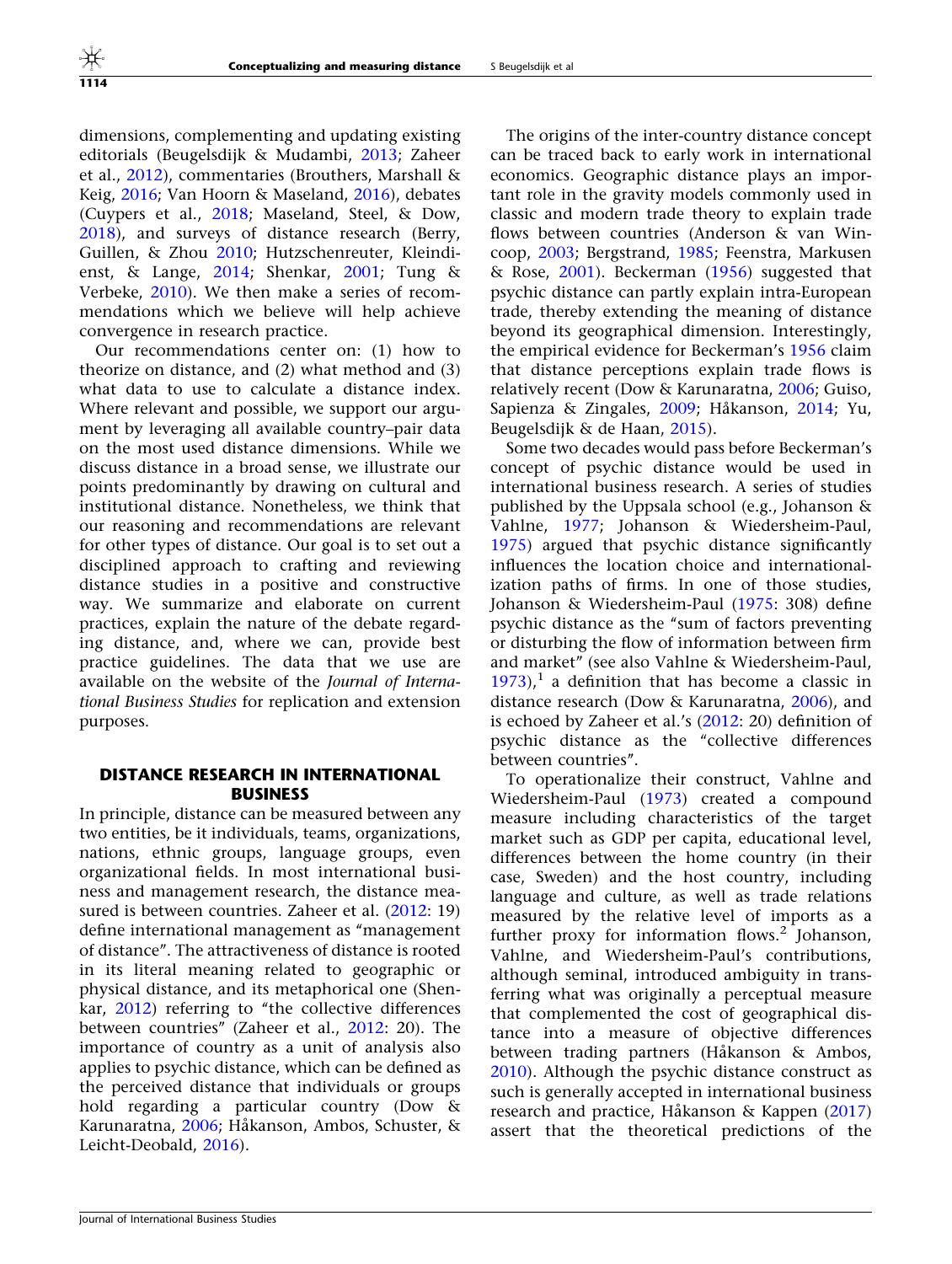associated Uppsala school of internationalization lack robust empirical support.

A decade later, Kogut & Singh ([1988](#page-17-0)) introduced a composite cultural distance index based on the country scores for the four national cultural dimensions developed by Hofstede ([1980](#page-17-0)) and Cuypers et al., ([2018\)](#page-16-0). They considered their cultural distance index to be in many ways similar to the psychic distance index of the Uppsala school (Kogut & Singh, [1988](#page-17-0): footnote 10). In their original article, the authors were also very explicit about the internal validity of their measure, acknowledging that:

The indices of Hofstede can be criticized for a number of reasons, especially regarding the internal validity of the dimensions and the method of constructing the scales. Whereas the criticism has a sound basis, Hofstede's study has some appealing attributes, namely, the size of the sample, the codification of cultural traits along a numerical index, and its emphasis on attitudes in the workplace (Kogut & Singh, [1988:](#page-17-0) 422).

In the years that followed, the Kogut & Singh [\(1988](#page-17-0)) index was widely adopted, in part because of the ease of calculating it and in part because of increasing use of secondary datasets in international business research (Cuypers et al., [2018](#page-16-0)). The cultural distance index, which originated as a psychological complement to geographical distance, has become the de facto standard instrument to measure distance in international business studies. Over time, the index has turned into a quasiobjectified, single measure of differences between internationally distant actors (Ambos & Håkanson, [2014\)](#page-16-0).

The Kogut  $\&$  Singh ([1988\)](#page-17-0) index has been the subject of serious conceptual and methodological criticism (Kirkman et al., [2006,](#page-17-0) [2017](#page-17-0); Shenkar, [2001,](#page-18-0) [2012](#page-18-0); Maseland et al., [2018\)](#page-18-0). Shenkar [\(2001](#page-18-0)) identified a set of weaknesses plaguing it, yet a decade later he would note that a large majority of studies simply cited his criticism of the index in order to "acknowledge" the problem, then went on to use it without any further discussion (Shenkar, [2012\)](#page-18-0).

There have nevertheless been efforts to address problems with the index; for instance, attempts to introduce additional dimensions. Kostova ([1996\)](#page-17-0) developed institutional country profiles to ground the concept of institutional distance (e.g., Eden & Miller, [2004](#page-17-0); Xie & Li, [2017;](#page-19-0) Xu & Shenkar, [2002\)](#page-19-0). Ghemawat ([2001](#page-17-0)) introduced the CAGE framework, referring not only to cultural but also to

economic, geographic, and administrative distance (Nell & Ambos, [2013;](#page-18-0) Mingo, Morales & Dau, [2018\)](#page-18-0). Others have proposed new metrics to calculate the index (Berry et al., [2010](#page-16-0)), created new databases with additional dimensions (Dow & Karunaratna, [2006\)](#page-17-0), and developed perceptionbased psychic distance measures (Håkanson & Ambos, [2010](#page-17-0)). Collectively, these advances have been valuable, but there are still many unanswered questions raised by authors, reviewers and editors.

We have organized our discussion of distance research around three questions, for which we provide theoretically-grounded practical recommendations: (1) How should a theoretical framework on distance (e.g., distance in general vs. distance on a specific dimension) be constructed? (2) What method should be used to calculate a distance index, specifically, does (co-) variance correction (e.g., using Mahalanobis distance) affect the results, and if so, how? And (3) what data should be used to construct a distance index, and specifically, does it matter if one chooses a particular dataset of cultural (Hofstede, Schwartz or Globe) and institutional dimensions (e.g., Quality of Governance, Economic Freedom Index, or International Country Risk Guide)?

#### HOW TO THINK THEORETICALLY ABOUT DISTANCE

There is no such thing as a general distance theory in the sense of a single, internally consistent set of assumptions, mechanisms, and boundary conditions, but the lack of a single distance theory is no reason to stop exploring the meaning of distance in international business. Similarly, there is no grand theory of national culture, but this has not stopped scholars from investigating the relevance of national culture for international business.3 Distance is a construct and as such is meaningful only in the context of a specific theory, be it, for example, agency theory, transaction costs theory, or learning theory. This may appear obvious, but it is important to make it explicit as it has several important implications for theory development.

#### Distinguishing Between Geographical and Contextual Distance

As alluded to earlier, we see the concept of distance as the joining of two essential elements of doing business across borders. The first one is the geographic distance between two or more locations. Narrowly defined, geographic distance is the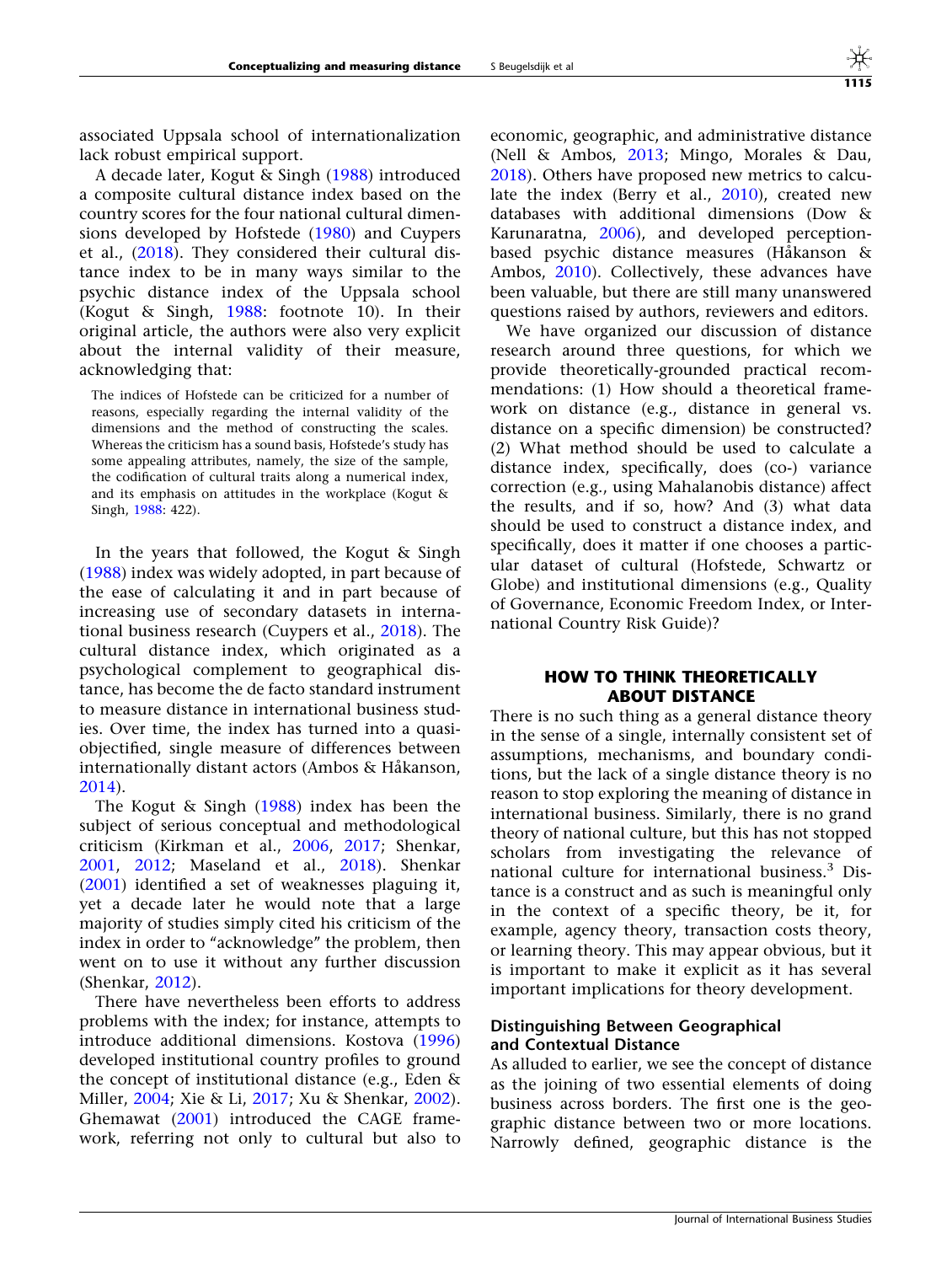distance between two points on the surface of the earth, as given by latitudinal and longitudinal coordinates. In keeping with this definition, geographic distance has three properties: it is (1) symmetrical (i.e. the geographic distance between countries A and B is the same as that between countries B and A), (2) continuous, and (3) stable over time.

Second, distance refers to the change in context that occurs when firms cross national borders. In this case, distance serves as a metaphor for the kinds and varying degrees of differences in context (Shenkar, [2012\)](#page-18-0). In contrast to geographic distance, contextual distance can be (1) asymmetric, (2) noncontinuous, and (3) it can change over time. Shenkar ([2001\)](#page-18-0) makes the point that the distance from one country to another may be asymmetric (e.g., between a country with a low level of economic development and one with a high level) and that this has implications for internationalizing firms. Similarly, psychic distance research has shown that the perceived distance between country A and country B may be different from that between B and A (Shenkar,  $2001$ ; Håkanson & Ambos, [2010](#page-17-0); Håkanson et al. [2016\)](#page-17-0). Contextual distance may also be non-continuous, as it is subject to border effects (Beugelsdijk & Mudambi, [2013\)](#page-16-0). National borders are powerful discrete delineators of context (Peterson, Søndergaard & Kara,  $2018$ <sup>4</sup>. Finally, contextual distance can change over time as countries go through economic, institutional, and cultural change. We will return to this point later, but note here that many distance dimensions have been relatively stable over time.

#### Spelling Out the Mechanisms

In addition to distinguishing between geographic and contextual distance, the relationship between theoretical argument and the distance construct must be made explicit (see also Zaheer et al., [2012;](#page-19-0) Maseland et al., [2018\)](#page-18-0). Distance may have a different meaning in learning theories (Stahl & Tung, [2015\)](#page-19-0) as compared to agency and transaction cost theories (Kostova, Nell & Hoenen, [2017](#page-17-0); Nell, Kappen, & Laamanen, [2017](#page-18-0); Shenkar, Luo, & Yeheskel, [2008\)](#page-18-0). While learning theories would emphasize that doing business in a different context can stimulate creativity, agency theory and transaction costs theory would highlight the increased uncertainty, and the potential for misunderstandings. Similarly, a large economic distance may give rise to additional costs, as products and business models must be adapted, but it may also

generate arbitrage opportunities (Ghemawat, [2001\)](#page-17-0). Finally, if the argument is that managers prefer to enter countries that are relatively similar to the home country, then perhaps psychic distance (that captures overall perceived dissimilarity) might be the more appropriate construct. Hence, the functional role of distance depends on the type of distance (the specific distance construct) and the theoretical context in which it is used.

Unfortunately, explicit theorizing on the channels through which geographic and/or contextual distance affects outcomes is often underspecified, even missing altogether. For instance, while the standard assumption – whether implicit or explicit – in many studies is that distance results in costs, why that may be true is seldom discussed (Beugelsdijk et al., [2018;](#page-16-0) Maseland et al., [2018](#page-18-0); Zaheer et al., [2012\)](#page-19-0).

#### Distance as an Aggregate Construct

Given the multidimensional nature of contextual differences, the question is whether distance should be measured on a specific dimension or as a composite construct. This discussion applies specifically to cultural distance as an index based on the distance between the home and host country on multiple cultural dimensions. In the original Kogut & Singh ([1988\)](#page-17-0) index, four of Hofstede's cultural dimensions were included (individualism–collectivism, power distance, uncertainty avoidance, and masculinity–femininity).

Some have argued against the use of composite distance indices, such as the Kogut and Singh index (Dow & Karunaratna, [2006](#page-17-0); Kirkman et al., [2006](#page-17-0)), as the dimensions included are conceptually different, and aggregating them makes the composite index imprecise and noisy. Using instead the home–host distance on individual dimensions (for example, the distance on Hofstede's individualism dimension) allows for more precise theorizing. Others counter that the use of composite indices such as the cultural distance index is valuable, composite indices being more tractable and connecting well to prior research (Cuypers et al., [2018](#page-16-0)). It may be a moot point as the Kogut and Singh cultural distance index has become the de facto research standard, and, as observed by Shenkar [\(2012](#page-18-0)), many distance studies simply continue to use it because it has been used before.

In our view, whether one should use a composite index or one based on an individual dimension, hinges on the nature of the theoretical argument. Such an approach is unfortunately often lacking in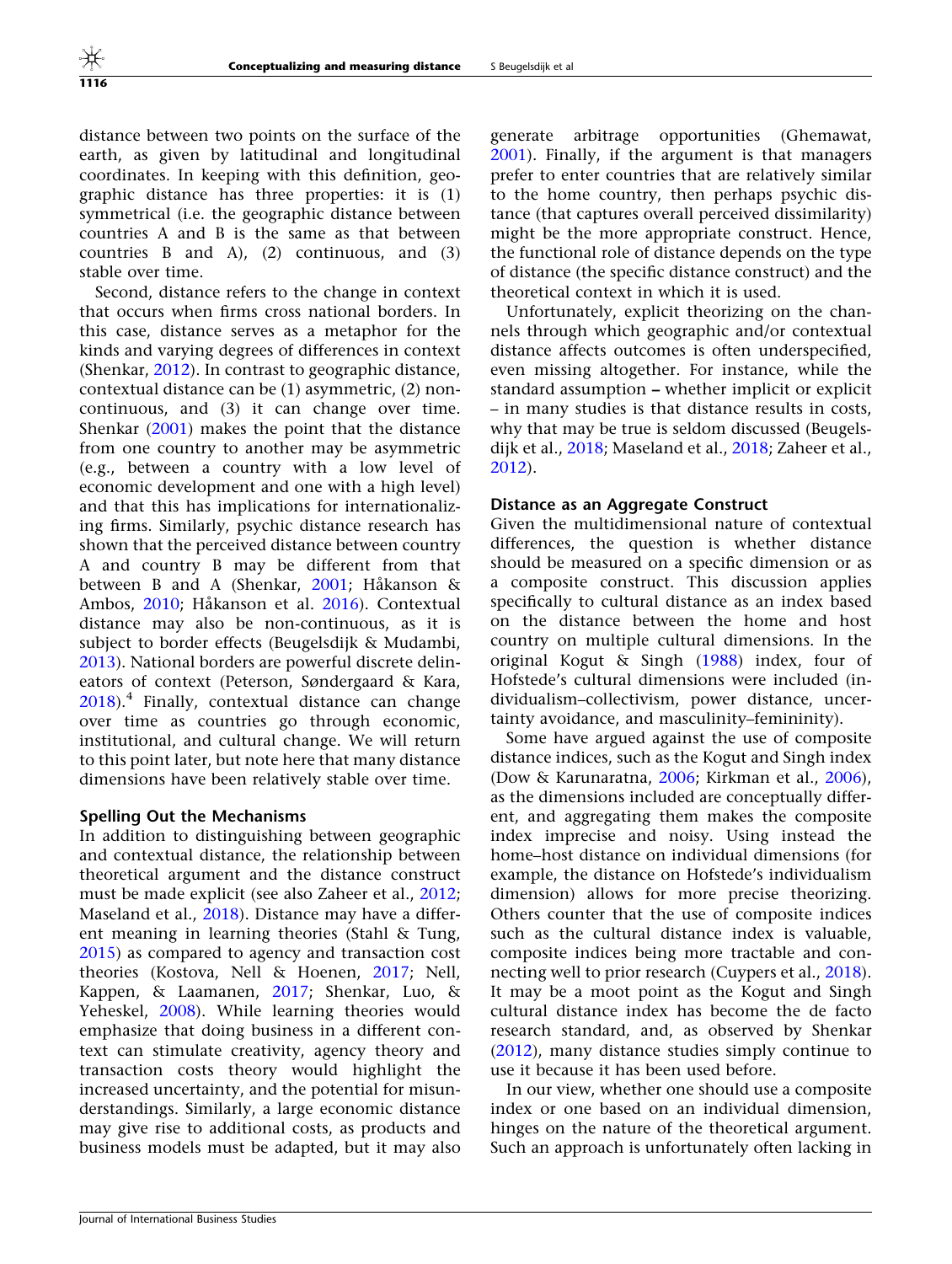current research practice (for an exception on aspects of cultural distance, see Dikova, Sahib & van Witteloostuijn, [2010](#page-17-0); for an exception on aspects of institutional distance, see Abdi & Aulakh, [2012\)](#page-16-0). Frequently, a model using individual dimensions of distance is used as a robustness test for a model with composite distance indices (or vice versa) without any discussion of the theoretical implications. We contend that a composite index is required when the nature of the theoretical argument has to do with distance in general. When the theoretical argument involves a specific dimension, for example a difference in degree of individualism, then the authors should address why it matters. For instance, it does not make sense to replace a composite index of distance by one based on individual cultural dimensions if one aims to study the effect of overall cultural distance on the frequency of knowledge exchange among MNE subsidiaries.

An illustration of the difference between theorizing on distance in general or on a specific dimension can be found in Kogut & Singh [\(1988](#page-17-0)). In their study on culture and entry mode choice, they examined the effect on entry mode choice of both overall cultural distance and of uncertainty avoidance (one of the cultural dimensions included in their distance index).<sup>5</sup> Their first hypothesis builds on the logic that increased cultural distance between two country pairs will foster uncertainties and thus affect entry mode choice. This is a classic argument about overall distance. In their second hypothesis, they suggest that firms from countries that score high on uncertainty avoidance will choose a different entry mode than firms based in countries that score low on that dimension. This example underscores that: (1) arguments on the impact of distance in general will differ from those on a specific dimension of it, and (2) theorizing on individual dimensions will typically require specifying the direction of the effect, in this case from high to low uncertainty avoidance (see Hennart & Larimo, [1988](#page-17-0), for an example of how power distance in the home country affects entry modes in the host country).

#### Consistency of Distance Effect Assumptions

More precise theorizing on the mechanisms through which distance affects outcomes is required, as many of the outcomes studied in distance research are the result of multi-stage decision-making processes. In many distance-performance studies, for example, it is argued that distance leads to lower levels of MNE subsidiary or MNE parent performance because it results in a liability of foreignness, and hence in higher costs of doing business abroad (Beugelsdijk, Nell, & Ambos, [2017\)](#page-16-0). However, should we not expect distance to have influenced location and entry mode decisions in the first place (Brouthers, [2002](#page-16-0))? It is inconsistent from a conceptual perspective to argue that distance affects performance but has no impact on location decisions.

Another example of multi-stage decision-making applies to studies of the impact of distance on the choice of foreign market entry modes. Following transaction costs logic, it is often argued that contextual distance between home and host country will discourage entry with high commitment modes (such as a wholly owned subsidiary) because distance makes access to information and its interpretation more difficult (Morschett, Schramm-Klein, & Swoboda, [2010](#page-18-0)). However, multinational firms often develop a portfolio of activities in different countries, and the distance between the home country (where the headquarters is located) and the host country of a new foreign entry may not be the most relevant distance with which the multinational firm has to cope (Hendriks, Slangen & Heugens, [2017\)](#page-17-0). In this case, what matters may be the ''added distance'', i.e., the distance between the country of the new foreign entry and the closest country in which the firm is already active (Hutzschenreuter, Voll, & Verbeke, [2011](#page-17-0)).

These distance–performance and distance–entry mode examples highlight the need to develop a theoretical logic that explains how distance-induced costs and benefits affect the different stages of the firm's internationalization process.

#### Recommendation

If we want to make progress, recognizing the need for an explicit discussion of the mechanisms through which a particular type of distance (be it geographic or contextual) affects the phenomenon of interest would appear paramount. This requires taking into account the multi-stage nature of the decision-making process associated with firm internationalization, as well as a careful evaluation of whether the distance we want to study is symmetric (in the case of geographic distance) or asymmetric (in the case of contextual distance). We urge authors to make sure their chosen distance construct is aligned with their theorizing, and not just added to a regression model for convenience purposes. Without such an argumentation, adding a distance variable becomes a pointless exercise.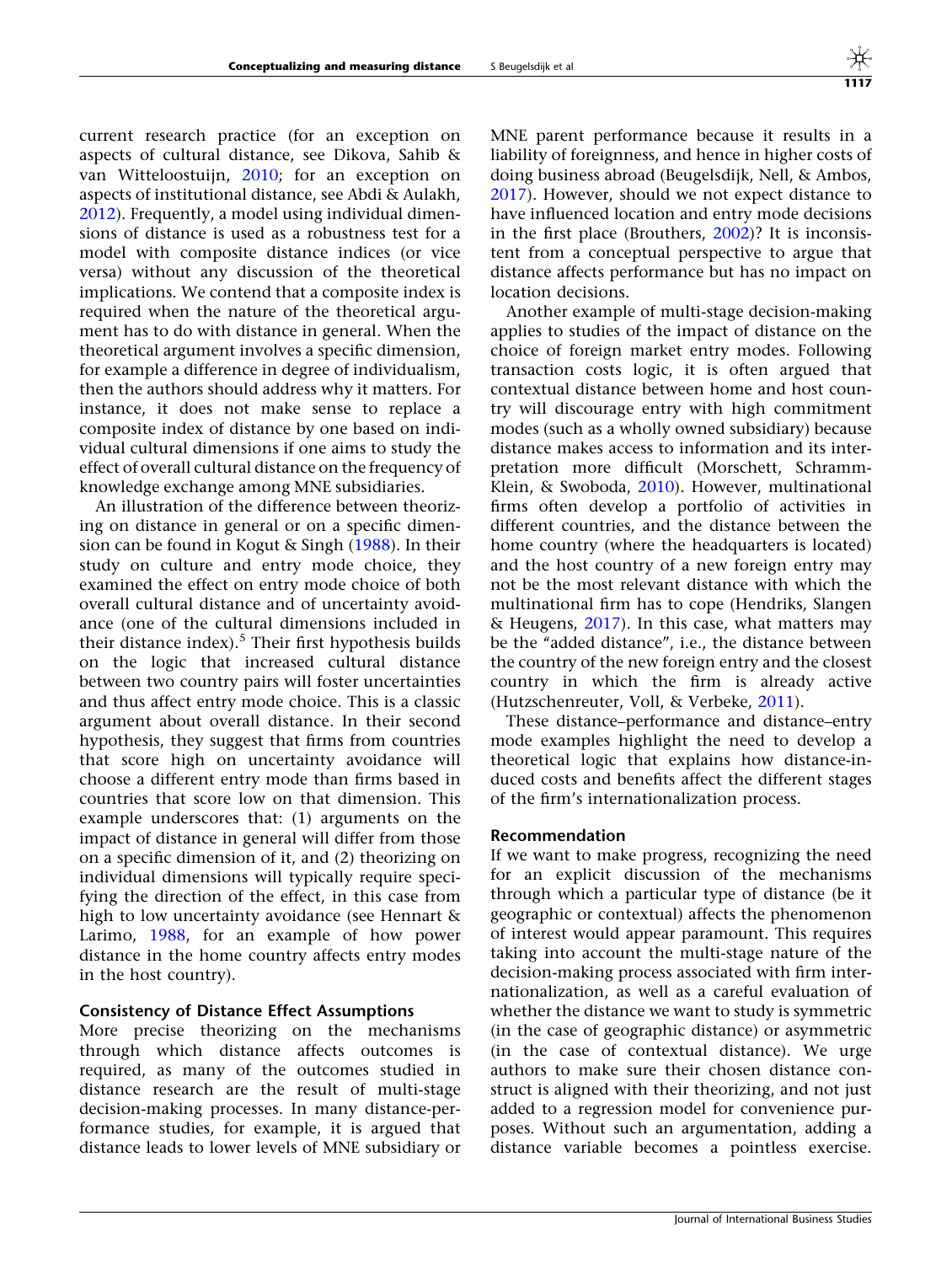<span id="page-5-0"></span>Hence, "the use of the aggregate index must be theoretically justified and where appropriate, substituted by cultural distance measures calculated separately for one or more of the five dimensions as necessitated by theoretical and domain considerations'' (Shenkar, [2001:](#page-18-0) 529). The italics are ours, as we want to underscore that one should not use individual dimensions of distance being conceptual equivalents of a composite measure.

#### HOW TO CONSTRUCT A DISTANCE INDEX

Kogut and Singh's ([1988\)](#page-17-0) cultural distance index (KSIndex) has become a 'must have' variable in international business and management research (Shenkar et al. [2008](#page-18-0): 908). It calculates national cultural differences by the composite difference on a set of cultural dimensions (see Kogut & Singh, [1988:](#page-17-0) 422):

$$
\text{KSIndex}_j = \sum_{i=1}^n \left\{ \left( I_{ij} - I_{\text{HOME}} \right)^2 / V_i \right\} / N \qquad (1)
$$

where  $I_{ij}$  refers to the host country j's mean score on Hofstede's ith dimension,  $I_{HOME}$  to the home country's mean score on this same dimension,  $V_i$  to the variance of the ith dimension and N to the number of dimensions. The distance index can be calculated for any multidimensional construct. As we discuss in detail below, the cultural dimensions need not be taken from Hofstede but can also be derived from the Schwartz [\(1994](#page-18-0), [1999,](#page-18-0) [2006](#page-18-0)) or Globe (House et al., [2004](#page-17-0)) cultural frameworks. The Kogut and Singh formula has been used to operationalize other types of distance besides cultural distance (e.g., regulatory distance in Wu & Salomon, [2016](#page-19-0); institutional distance in Campbell, Eden & Miller, [2012\)](#page-16-0).

The Kogut and Singh index belongs to the family of Euclidean distance metrics. Kogut and Singh applied the Euclidean distance metric to measure national cultural differences, but it can be applied to other units of analysis (teams, firms, or subunits). The Kogut and Singh index represents an adaptation of the standard Euclidean method of calculating a composite distance index on a set of individual dimensions. The Euclidean distance between a home country and country  $j$  on an  $i$ dimensional construct I is calculated as follows<sup>6</sup>:

$$
EuclideanDist_j = \sqrt{\sum_{i=1}^{n} (I_{ij} - I_{iHOME})^2}
$$
 (2)

#### Taking Care of Variance Differences

The key difference between Eq. 1 and Eq. 2 is the correction for differing variances across the dimensions, because one ''problem with Euclidean distance is that it does not take into account the variance of the [individual] variables'' (Berry et al., [2010:](#page-16-0) 1469). That is, the Kogut and Singh index is a Euclidean distance with variance correction. In addition, Kogut and Singh divided the overall distance by the number of dimensions, while the Euclidean distance formula takes the square root of the overall difference.

The Kogut and Singh index and the Euclidean distance index are often presented as alternatives, and therefore used in robustness tests (e.g., Barkema & Vermeulen, [1997;](#page-16-0) Drogendijk & Slangen,  $2006$ ).<sup>7</sup> Below, we illustrate the relationship between these alternative indices for two of the most used distance constructs: (1) cultural distance, and (2) institutional distance.

There are three cross-cultural frameworks used in the management literature. A summary of the key characteristics of each, including their dimensions, can be found in ''Appendix A''. The first is Hofstede's ([1980](#page-17-0), [2001](#page-17-0)) well-known cultural framework. The first version consisted of four cultural dimensions, to which an additional two were later added (Hofstede et al., [2010](#page-17-0)). Whereas the first four dimensions were derived from surveys of IBM employees carried out between 1968 and 1972, the latter two are based on a set of six questions from the World Values Survey–European Value Studies (WVS-EVS).<sup>8</sup> Berry et al. [\(2010](#page-16-0)) and Beugelsdijk, Maseland, & van Hoorn ([2015](#page-16-0)) have used the WVS-EVS data to develop Hofstede-inspired dimen-sions.<sup>9</sup> Schwartz [\(1994](#page-18-0), [1999,](#page-18-0) [2006\)](#page-18-0) developed the Schwartz Value Survey, which consists of seven national cultural value orientations. House et al. [\(2004](#page-17-0)) developed nine national cultural dimensions for values and for practices, a framework commonly referred to as Globe.

All these culture frameworks can be used to compute cross-country cultural distances. We discuss below whether using the Kogut–Singh formula or the Euclidean distance formula yield radically different results. We calculate the two indices for all country pairs for which data are available. Table [1](#page-7-0) shows that the correlations between the Kogut and Singh index (Eq. 1) and the Euclidean distance index (Eq. 2) are very high, ranging from .89 (Globe) to .97 (Hofstede's six dimensions).<sup>10</sup>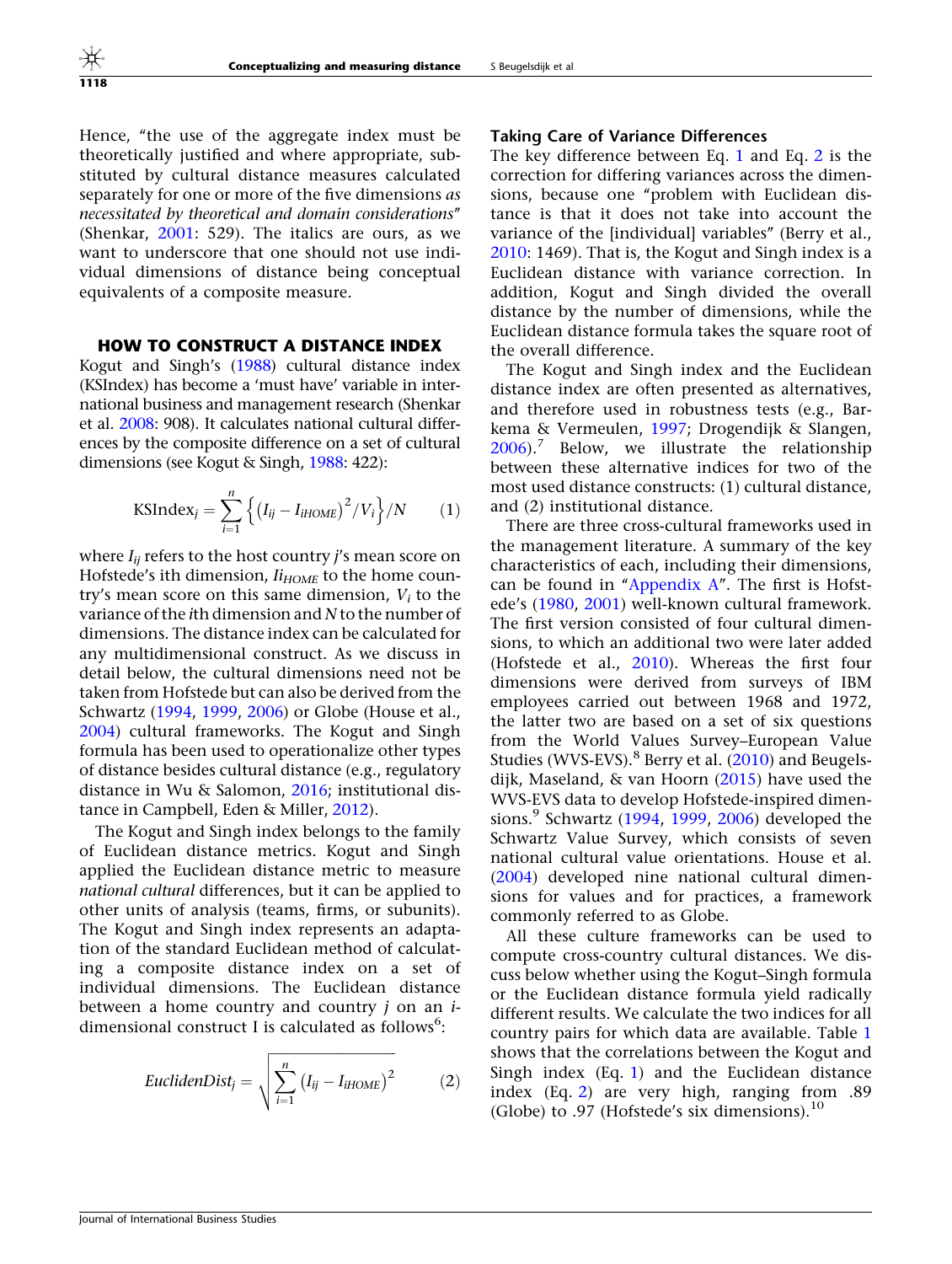As mentioned earlier, additional distance constructs have been developed to complement cultural distance, often measured by applying the Kogut and Singh approach. One of these is institutional distance (Eden & Miller, [2004;](#page-17-0) Malhotra & Gaur, [2014](#page-18-0); Xie & Li, [2017;](#page-19-0) Xu & Shenkar, [2002\)](#page-19-0), which has been measured using a variety of databases, including the Quality of Governance database (QoG; also referred to as World Governance Indicators) developed by the World Bank (e.g., Kaufmann, Kraay, & Mastruzzi, [2008;](#page-17-0) Abdi & Aulakh, [2012;](#page-16-0) Ang, Benischke, & Doh, [2015;](#page-16-0) Campbell et al., [2012;](#page-16-0) Hutzschenreuter et al., [2014;](#page-17-0) Li, Liu, Wright, & Filatotchev, [2014;](#page-18-0) Salomon & Wu, [2012](#page-18-0)), the Economic Freedom Index (EFI) provided by the Heritage Foundation (e.g., Demirbag, Apaydin, & Tatoglu, [2011](#page-16-0); Gubbi, Aulakh, Ray, Sarkar, & Chittoor, [2010](#page-17-0); He, Brouthers, & Filatotchev, [2013\)](#page-17-0), and the International Country Risk Guide (ICRG) developed by the Political Risk Services group (e.g., Makino & Tsang, [2011;](#page-18-0) Valentino, Schmitt, Koch, & Nell, [2018](#page-19-0)).

The QoG data consist of six dimensions: rule of law, control of corruption, government effectiveness, voice and accountability, political stability, and regulatory quality. The World Bank calculates standardized country scores for these six dimensions; hence re-scaling the dimensions by correcting for variance differences is not required; however, re-scaling may matter for the EFI-based distance index. The EFI consists of ten indicators of property rights protection, corruption levels, fiscal freedom, government spending, and a set of six indicators measuring freedom of doing business, trade, finance, and investment. EFI scores are not standardized. Nevertheless, the correlation between the Kogut–Singh and the Euclidean versions of this index is .95 (see Table [1\)](#page-7-0). The ICRG consists of 12 dimensions related to government and political stability, levels of socio-economic development, conflict and corruption, and religious and ethnic tensions. As shown in Table [1,](#page-7-0) the Kogut and Singh index using ICRG dimensions correlates .96 with the Euclidean version.

The need to re-scale and correct for the variance differences between the dimensions included in a distance index depends on the data used. Both for cultural and institutional distance, re-scaling matters little. For the QoG-based institutional distance index, it does not matter at all. The high correlations between distance indices applying variance correction or not (Kogut–Singh vs. Euclidean) have implications for the interpretation of the results of distance studies. Given these high correlations, we would not expect results to differ substantially between studies using these two methods (all else being equal).

However, one important clarification needs to be made. It is not always clear whether researchers use the variance of a dimension that is available for all country data, or the variance within a dataset that consists of only a subsample of countries (e.g., only European countries or only dyads between Germany and any other country). For Table [1](#page-7-0), we have used the variance as based on all available countries. Obviously, the choice of what variance to use can have a significant influence on the final distance index. From a theoretical perspective, we think it would be best to correct for the variance that is considered relevant for the firms under consideration. In most cases, however, we do not know the actual country exposure of a firm (either because we do not know the portfolio of countries in which a firm has invested, or because we do not know the countries the firm has possibly considered for a location choice decision), and it may thus be most practical to use the variance of all available data. We would urge authors to be transparent in this regard.

#### Recommendation

For the cultural and institutional distances that we computed, rescaling only has a small impact on the resulting index. For these indices, it does not matter much whether we use the Kogut and Singh index or the Euclidean distance index. Yet, this could be different for other types of distance. We generally recommend that researchers re-scale individual dimensions of distance – especially when there are substantial differences in variance across dimensions – and that they are transparent about which variance is used when doing so.

#### Taking Care of Co-variance

In addition to the need to correct for variance differences across dimensions, a second concern with Euclidean approaches is that they disregard potential correlations between the individual distance dimensions. Shenkar ([2001\)](#page-18-0) pointed out that correlated dimensions may exert an undue influence on the final index. The most frequently used methods to correct for co-variance across distance dimensions is the Mahalanobis index (Mahalanobis, [1937](#page-18-0)). The popularity of this method has grown since Berry et al. ([2010](#page-16-0)) introduced it to the international business field.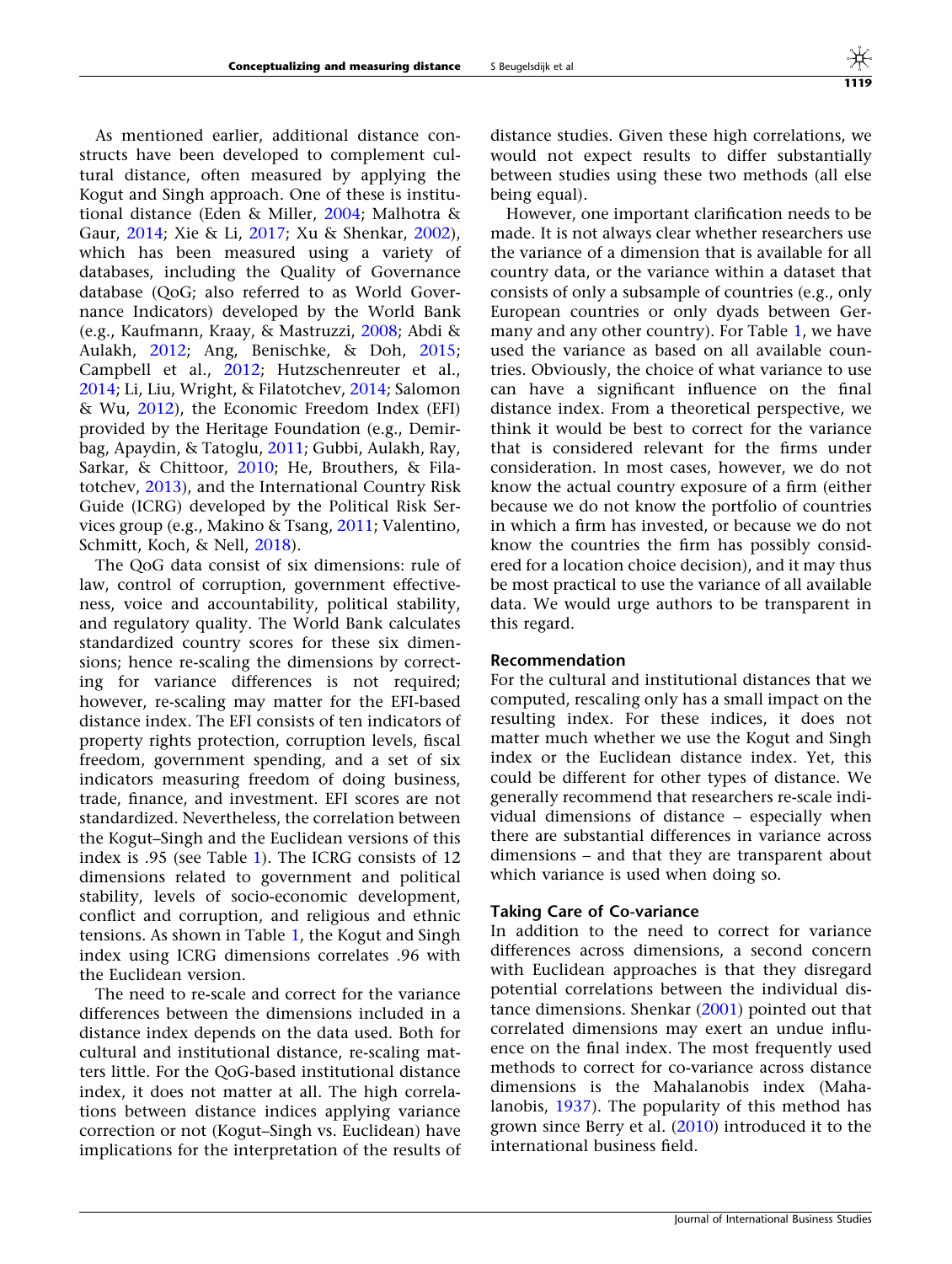| Distance construct | Database                                   | Correlation between KSI and<br>ED | Number of country<br>pairs | Number of<br>countries |
|--------------------|--------------------------------------------|-----------------------------------|----------------------------|------------------------|
| Cultural distance  | Hofstede 4 dimensions                      | .96                               | 4830                       | 70                     |
|                    | Hofstede 6 dimensions                      | .97                               | 3782                       | 62                     |
|                    | Schwartz                                   | .94                               | 4970                       | 71                     |
|                    | Globe-values                               | .89                               | 3306                       | 58                     |
| Institutional      | Quality of Governance (QoG)                | 1.00                              | 38,612                     | 197                    |
| distance           | Economic Freedom Index (EFI)               | .95                               | 28,390                     | 169                    |
|                    | International Country Risk Guide<br>(ICRG) | .96                               | 19,182                     | 139                    |

<span id="page-7-0"></span>**Table 1** Pairwise correlation between Kogut–Singh index  $(KS)$  and Euclidean distance  $(ED)$ 

Pairwise correlations between the Kogut and Singh index (Eq. [1\)](#page-5-0) and the Euclidean distance (Eq. [2](#page-5-0)) for different distance constructs. For QoG, EFI, and ICRG, we used the 2013 scores. Correlations are based on unique country pairs (home–home combinations are excluded).

The Mahalanobis approach takes the full variance–co-variance matrix into account when computing distance between country pairs. As Berry et al. [\(2010\)](#page-16-0) note, Mahalanobis' technique is especially interesting when the dimensions included in the distance index are measured on a different scale (e.g., GDP per capita and inflation rates). This argument is less relevant to cultural and institutional distance because both are commonly measured using similarly scaled dimensions (e.g., the Hofstede dimensions and the EFI dimensions are measured on a 0–100 scale, and the QoG dimensions are standardized).

The Mahalanobis distance is frequently misunderstood, perhaps because the technique itself is relatively complex. Often, Mahalanobis distance is perceived to be the most advanced or the best technique to create a composite index (Flury & Riedwyl, [1986\)](#page-17-0), but this is not necessarily true (Brereton & Lloyd, [2016\)](#page-16-0). When the individual distance dimensions included in the index are totally uncorrelated, the resulting Mahalanobis index is perfectly correlated with a variance-corrected Euclidean index (De Maesschalck, Jouan-Rimbaud, & Massart, [2000](#page-16-0)). In this case, applying a Mahalanobis technique and correcting for the covariance does not add value.

The Mahalanobis index also has no added value when all the dimensions are very highly correlated with each other (Brereton & Lloyd, [2016](#page-16-0)). For example, the correlations between the six QoG indicators range between .62 and .94.<sup>11</sup> A principal component factor analysis on these six indicators shows that they reflect one single construct explaining 86% of the variation across the six indicators. Given these very high correlations, it makes sense to use the factor score and to measure institutional quality as one single reflective

construct (e.g., Lavie & Miller, [2008;](#page-17-0) Zaheer & Hernandez, [2011;](#page-19-0) Klopf & Nell, [2018](#page-17-0)).

Thus, Mahalanobis' technique becomes relevant when there is a mix of high and low correlations between the indicators included. Under these circumstances, it may – albeit not necessarily – yield quite different results as compared to Euclidean approaches.

The six Hofstede dimensions, as well as the Schwartz and Globe dimensions, show such a mix of correlations (see ''Appendix B''). While the QoG indicators are highly correlated, this does not hold for the 10 EFI dimensions (range between .01 and .92) and the 12 ICRG dimensions (range between .02 and .80) (see "[Appendix C](#page-22-0)"). Table [2](#page-9-0) compares the (variance-corrected) Euclidean distance index with the Mahalanobis distance index for cultural and institutional distance using alternative databases.

The Euclidean (four dimensional) Hofstede-based cultural distance correlates .88 with the Mahalanobis Hofstede-based cultural distance. For Hofstede's six-dimensional model, this correlation is .84. Using alternative culture frameworks, we find that the correlation between the Euclidean distance and the Mahalanobis distance drops to .58 (Schwartz) and .72 (Globe). For the EFI-based institutional distance index, we find a correlation of .62, and for ICRG this correlation is .58.

Table [3](#page-9-0) shows the correlations between QoGbased institutional distance constructs using Euclidean, Mahalanobis, and factor score techniques. The correlation between the Euclidean and Mahalanobis construct is only .40. The correlation between the Euclidean and the factor score using the first principal component of all six QoG indicators is .97.

The discussion on co-variance correction relates to the literature on index construction methods,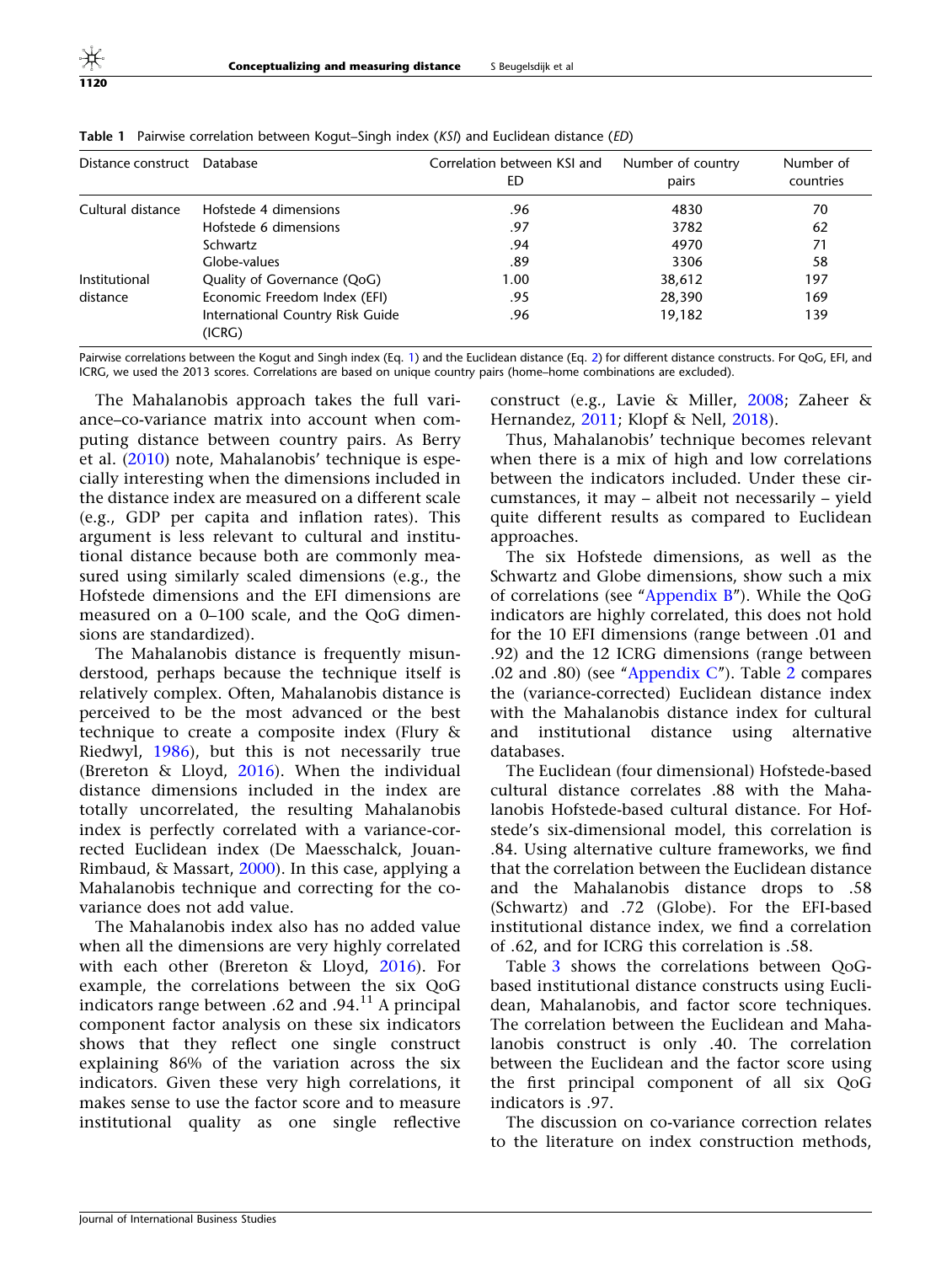and the distinction between formative and reflective constructs (Bollen & Diamantopoulos, [2017;](#page-16-0) Coltman, Devinney, Midgley & Venaik, [2008;](#page-16-0) Diamantopoulos, Riefler & Roth, [2008](#page-16-0); Diamantopoulos & Winklhofer, [2001](#page-16-0)). Starting with the Kogut and Singh index ([1988](#page-17-0)), cultural distance has been treated as a formative construct based on the four individual dimensions. The Mahalanobis approach continues this tradition as it essentially represents a formative approach to index construction. QoG, however, has been interpreted more as a reflective construct, whereby the latent institutional distance variable is reflected by all the individual dimensions (Lavie & Miller, [2008;](#page-17-0) Zaheer & Hernandez, [2011](#page-19-0); Klopf & Nell, [2018;](#page-17-0) Slangen & Beugelsdijk, [2010\)](#page-18-0).

We do not argue here that correcting for covariance by using Mahalanobis' approach is wrong. However, researchers should be aware that it represents a formative approach based on a given number of dimensions. It is debatable whether cultural distance and other distance constructs are theoretically of a formative nature or a reflective nature, or whether there is a more complex factor structure where both formative and reflective aspects are present. We think that highly aggregated constructs, such as distance constructs, often possess characteristics of reflective as well as formative constructs, a common phenomenon in the field of index construction (Bollen & Diamantopoulos, [2017](#page-16-0)), but which has been neglected in most distance research. In fact, the six cultural dimensions developed by Hofstede are already based on a factor analytic procedure, using the original survey questions based on a reflective logic. The Hofstede-based Mahalanobis distance index thus already represents a complex factor structure with formative and reflective elements.

The relatively high correlations between the Hofstede indices, whether or not applying covariance correction, have implications for the interpretation of results of distance studies. Given these high correlations, we would not expect results to differ substantially between studies using these two methods (all else equal). In fact, meta-analysis of cultural distance and its relation to firm performance shows that there is no significant difference between the results obtained with the Hofstedebased Kogut and Singh index or with its Mahalanobis equivalent (Beugelsdijk et al., [2018](#page-16-0)). Yet, we do not know whether this result can be generalized to other cultural or institutional distance indices.

The correlations shown in Tables [2](#page-9-0) and [3](#page-9-0) give reason for concern.

### Recommendation

We think that Mahalanobis' approach is valuable for correcting potential co-variance between the dimensions. Our analysis of the three most used cultural and institutional distance indices shows that co-variance correction matters, but need not yield radically different distance indices. In the case of Hofstede-based cultural distance, using Mahalanobis' approach does not fundamentally alter the index as compared to a Euclidean approach and can therefore safely be ignored. For the other distance measures used here, co-variance correction matters more and should thus be carefully examined. We recommend that scholars be transparent about their approach to co-variance correction. We also think that more research is needed on leveraging different, more complex index construction methods using structural equation modeling techniques, and that researchers should explain more clearly whether they want to treat distance as a formative or a reflective construct.

#### DATA SELECTION CHALLENGES FOR BUILDING A DISTANCE INDEX

We now turn to two data-related questions. First, how does one add a dimension to an already existing multidimensional framework? For instance, Hofstede et al. ([2010](#page-17-0)) added two dimensions to the original four of the framework. Second, how does one handle alternative, competing databases to operationalize cultural or institutional distance? As discussed earlier, alongside Hofstede [\(1980](#page-17-0), [2001](#page-17-0)), the Schwartz ([1994,](#page-18-0) [1999,](#page-18-0) [2006](#page-18-0)) and Globe databases (House et al., [2004](#page-17-0)) provide country scores on a set of cultural dimensions. All three frameworks measure cultural variation across countries. Similarly, institutional distance has been measured using the QoG, EFI and ICRG databases, which all measure variation in institutional quality across countries.

All these frameworks provide country measures of cultural dimensions or institutional quality. Should they be treated as substitutes such that a cultural or an institutional distance index based on Hofstede or QoG data can be used as a robustness test for a cultural or an institutional distance index, based on Schwartz/Globe or ICRG/EFI data, respectively? If the frameworks cannot be considered substitutes, how does one support the choice of a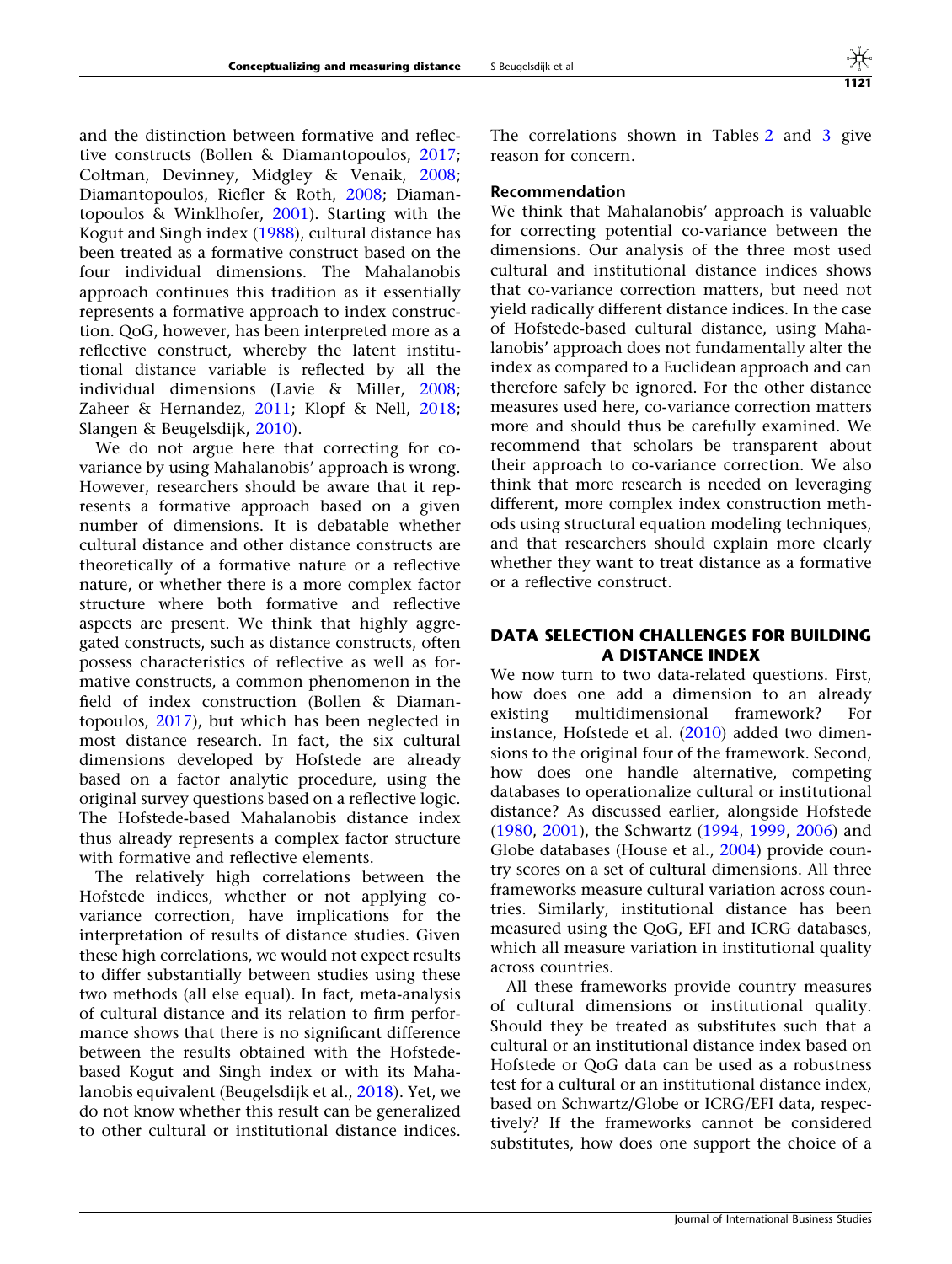| <b>Distance</b><br>construct | Database                                   | Correlation between ED and<br>MD. | Number of country<br>pairs | Number of<br>countries |
|------------------------------|--------------------------------------------|-----------------------------------|----------------------------|------------------------|
| Cultural distance            | Hofstede 4 dimensions                      | .88                               | 4830                       | 70                     |
|                              | Hofstede 6 dimensions                      | .84                               | 3782                       | 62                     |
|                              | Schwartz                                   | .61                               | 4970                       | 71                     |
|                              | Globe-values                               | .73                               | 3306                       | 58                     |
| Institutional                | Economic Freedom Index (EFI)               | .62                               | 28,390                     | 169                    |
| distance                     | International Country Risk Guide<br>(ICRG) | .58                               | 19.182                     | 139                    |

Table 2 Pairwise correlation between Euclidean distance (ED) and Mahalanobis distance (MD)

Pairwise correlations between Euclidean distance and Mahalanobis distance for different constructs. The Euclidean distance is variance corrected. For EFI and ICRG, we use the 2013 scores. Correlations are based on unique country pairs (home–home combinations are excluded).

Table 3 Pairwise correlation between Euclidean distance (ED), Mahalanobis Distance (MD), and distance on first principal component of QoG indicators

| Distance                  | Database                       | Correlation between ED | Correlation between ED and distance on first principal |
|---------------------------|--------------------------------|------------------------|--------------------------------------------------------|
| construct                 |                                | and MD                 | component                                              |
| Institutional<br>distance | Quality of Governance<br>(QoG) | .40                    | .97                                                    |

Euclidean distance is variance-corrected. We use the 2013 scores for QoG. Correlations are based on unique country pairs (home–home combinations are excluded). Number of countries is 197.

specific one? If two frameworks provide country scores for the same conceptual dimension but in slightly different ways, can they (or should they) be combined to generate one composite distance index? We address these practical questions below.

#### Additional Dimensions

Some composite distance constructs, such as the six-dimensional institutional distance index based on the QoG indicators, have been based on the same set of six dimensions since their inception. Moreover, as noted above, the six QoG indicators are so highly correlated that leaving one out would not have a significant impact on the index.<sup>12</sup> This is not necessarily the case for other databases, and that includes the most often used cultural distance index based on Hofstede's data.

Hofstede and co-authors have added ''Long term orientation'' and ''Indulgence versus restraint'' to the original four dimensions (Hofstede et al., [2010\)](#page-17-0). The first four dimensions are based on data collected from 1968 to 1972, while the additional two use more recent data from the 2000s. Long-term orientation and indulgence versus restraint are moderately correlated  $(r = -.43)$ , and not highly correlated with the original four dimensions (see "Appendix  $B$ "). This raises the question of whether the six-dimensional index is preferable to the fourdimensional one, and whether adding two dimensions makes a difference. The correlation between the (Mahalanobis) four- and six-dimensional constructs is high at .81 (it is .82 using the Euclidean distance), so adding the two new dimensions has little impact.

Although the high correlations between the fourand six-dimensional Hofstede frameworks suggests that adding dimensions is not very likely to yield radically different results, it does raise the more fundamental question of whether adding these two dimensions is theoretically and methodologically sound in the first place. Hofstede's four-dimensional framework has been fiercely criticized, with detractors questioning the representativeness of his sample, the face validity of the questions, the labeling of the dimensions, the treatment of individualism and power distance as two separate dimensions, and the usefulness of a framework developed more than 40 years ago (see, e.g., Ailon, [2008;](#page-16-0) Baskerville, [2003;](#page-16-0) Brewer & Venaik, [2011;](#page-16-0)McSweeney, [2002](#page-18-0), [2009](#page-18-0); Smith, Dugan, & Trompenaars, [1996](#page-18-0); Oyserman, Coon, & Kemmelmeier, 2002).

In our view, whether these additions make sense depends to a large extent on whether one considers the framework in its totality (i.e., a set of cultural dimensions shaping behavior), or whether one is

<span id="page-9-0"></span>1122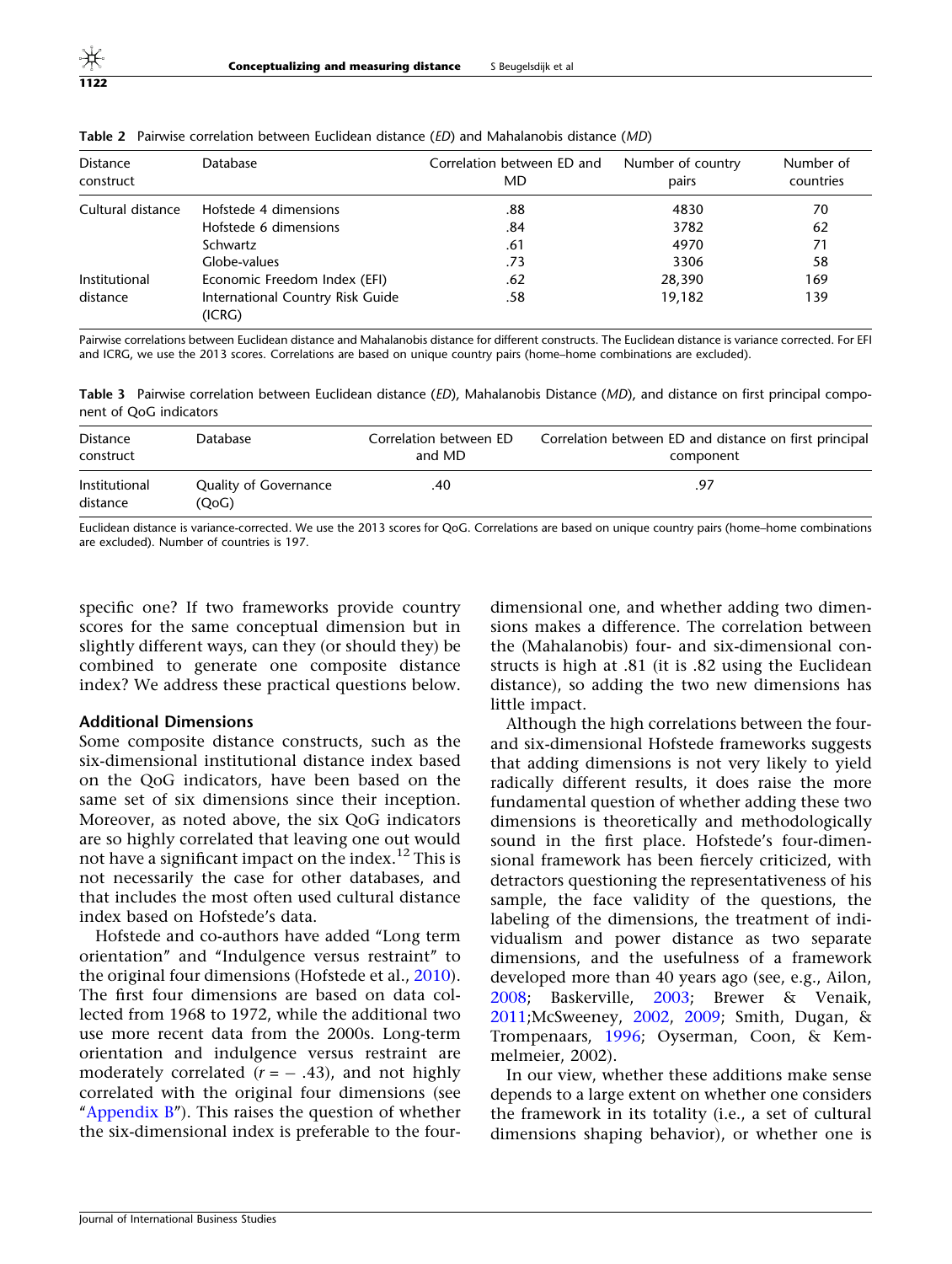interested in cross-country distance indices. When considering the former, one should take into account that the first four dimensions are based on survey data different from those used for the two additional dimensions. Hofstede did not use the methodology one would use today to develop cultural dimensions, nor follow item selection procedures, nor apply factor analysis to all items associated with all six dimensions. Unfortunately, it is not possible to go back and do this today, as the original raw data are no longer available.<sup>13</sup> Importantly, a factor analysis on the six dimensions (not the underlying items) yields three factors (see "Appendix D"). Had Hofstede used factor analysis on both IBM and WVS questions, it is highly unlikely that he would have settled on a sixdimensional framework.

From a distance perspective, however, some of the critical comments raised against Hofstede (and also against Schwartz and Globe) need not be problematic because they are not really relevant. For example, the discussion of whether the labels reflect the underlying items matters when giving substantive meaning to specific dimensions, which is not the case when all dimensions are collapsed into a cultural distance index (but, of course, labels do matter when theorizing on the distance on a specific cultural dimension). Similarly, while cultural indicator levels can change, this may not affect cultural distance. Cultures change, but the available evidence suggests that many countries tend to move in the same direction towards becoming more individualistic, less power distant, and more indulgent and emancipative (Beugelsdijk & Welzel, [2018;](#page-16-0) Fernandez, Carlson, Stepina, & Nicholson, [1997;](#page-17-0) Inglehart, [1997](#page-17-0); Ingehart & Baker, [2000;](#page-17-0) Inglehart & Welzel,  $2005$ ).<sup>14</sup> This leaves the cultural distance between countries relatively constant. Hence, 1970s' culture scores would no longer be representative when used in terms of absolute levels, but they may still be useful as input in a cultural distance index (Beugelsdijk et al., [2015;](#page-16-0) Beugelsdijk & Welzel, [2018](#page-16-0)).

Finally, whether a particular culture framework is useful also depends on whether it is deployed as an integrated and internally consistent set of cultural dimensions to analyze, explain, and predict how particular cultural values affect specific outcomes, or whether the dimensions associated with a framework are used as input in a cultural distance index. When reflecting on the Hofstede's framework, the correlated nature of the additional dimensions may be somewhat problematic when

looking at the framework in its totality, but the addition of two dimensions is less problematic from a distance perspective, given the correlation of .8 between the four- and six-dimensional frameworks.

#### Recommendation

Assuming that the research question addressed calls for a composite index, as opposed to an individual distance dimension (e.g., the difference in uncertainty avoidance or difference in corruption levels), we suggest following Shenkar [\(2001](#page-18-0)), in that researchers should take all readily available information into account. For cultural distance and the Hofstede framework, this would imply that the sixdimensional framework is preferred as compared to the four-dimensional one, with the important caveat that users of the six-dimensional framework need to be aware of its theoretical and methodological characteristics, such as its sampling procedures, theoretical grounding, factor analytic structure, and the relationship between questionnaire items and the labeling of the dimensions.

#### Alternative Frameworks

As noted above, scholars have a choice between Hofstede, Schwartz and Globe for cultural distance. In addition, Berry et al. [\(2010](#page-16-0)) and Beugelsdijk et al. [\(2015](#page-16-0)) have used WVS-EVS data to develop Hofstede-inspired cultural dimensions. To measure institutional distance, scholars have mostly used the World Bank QoG data, the Heritage Foundation EFI or the ICRG scores from the PRS group. In many studies, the preference for one of these frameworks has not been properly explained. Frequently, reference is just made to prior studies using a particular framework. The risk of not specifying explicitly why a particular framework and associated data are most suitable for a specific distance study is that it allows for p-hacking (Meyer, van Witteloostuijn, & Beugelsdijk, [2017\)](#page-18-0). Furthermore, the choice of framework matters dramatically. In Table [4](#page-12-0), we compare Mahalanobis distance indices using alternative data sources.

In the case of cultural distance, the various frameworks generate very different indices. The index based on all six Hofstede dimensions correlates at .01 with the Schwartz-based index, and at .11 with the Globe-based index. Schwartz and Globe only correlate at .18. The (very) low correlations between these three well-known cultural frameworks extend to the WVS-EVS based cultural distance indices as developed by Berry et al. [\(2010](#page-16-0)) and Beugelsdijk et al.  $(2015).^{15}$  $(2015).^{15}$  $(2015).^{15}$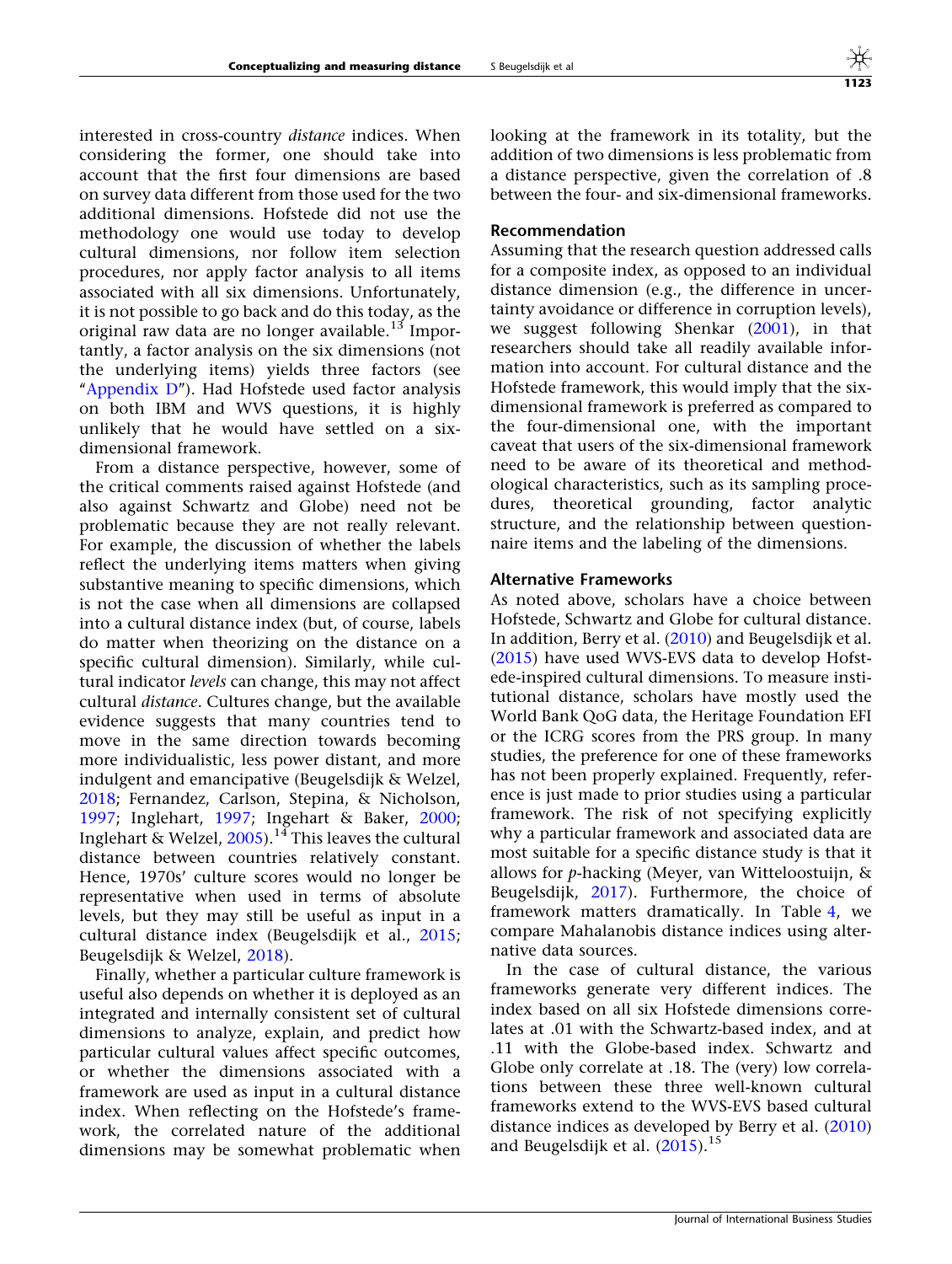Figure [1](#page-12-0) visualizes the relationship between a Hofstede-based and a Schwartz-based cultural distance index using Mahalanobis' technique, with the United States as the home country. If both distance indices resulted in the same scores, the correlation would be 1 and all observations in Fig. [1](#page-12-0) would lie on the  $45^\circ$  diagonal. This is clearly not the case and the shared variance is close to zero. Comparisons between Hofstede and Globe, and Schwartz and Globe yield similar pictures. Thus, cultural distance scores depend to a large extent on the culture framework used.

Figure [2](#page-12-0) visualizes the relationship between an EFI-based and ICRG-based institutional distance index (using Mahalanobis' technique and again with the United States as the home country). The correlation across all country pairs in the world is .27 (.34 for the United States as the home country). Although these correlations are higher than in the case of alternative cultural distance indices, they can still be considered low. Thus, institutional distance scores also depend on the data used.

These low correlations between the Hofstede, Schwartz, and Globe-based cultural distance indices (as well as the WVS-EVS-based extensions) and the EFI- and ICRG-based institutional distance indices essentially mean that these indices capture different facets of culture and institutions.<sup>16</sup> This raises the questions of whether one index is preferable to the other, and why. It also has implications for how to interpret and compare studies which use alternative indices. If there are major differences between two indices supposedly measuring the same construct, results from different operationalizations cannot be compared in a simple fashion, thereby calling for more thoughtful reflection.

#### Recommendation

There are three options to address the choice among alternative frameworks. We illustrate these options in the context of cultural distance, but our reasoning can also be applied to institutional distance.

The first option is to select one of the cultural frameworks and to provide a theoretical and/or methodological justification for its use. It goes beyond the scope of this editorial to discuss all the theoretical and methodological pros and cons of the three frameworks. As Schwartz notes when comparing his framework with Hofstede's, his ''dimensions are based on different theoretical

reasoning, different methods, a different set of nations, different type of respondents, data from a later historical period, a more comprehensive set of values, and value items screened to be reasonably equivalent in meaning across cultures'' (Schwartz, [1994:](#page-18-0) 116–117).<sup>17</sup> We refer to the original studies as well as discussions in cross-cultural psychology comparing these frameworks (Bond, [2002](#page-16-0); Hofstede, [2010;](#page-17-0) Oyserman et al., [2002;](#page-18-0) Matsumoto & Yoo, [2006](#page-18-0); Peterson, [2003,](#page-18-0) [2004;](#page-18-0) Peterson & Castro, [2006;](#page-18-0) Peterson & Søndergaard, [2011](#page-18-0); Ralston et al., [2011,](#page-18-0) [2014;](#page-18-0) Schwartz, [2014](#page-18-0); Smith, [2006](#page-18-0); Smith et al., [1996](#page-18-0)).

However, as we argued before, not all of the criticism raised against these frameworks is relevant when cultural distance is concerned. For example, if Inglehart's thesis is correct, and cultures change but countries continue to move in the same direction, then it does not make sense, for example, to choose Globe over Hofstede because Globe data are more recent. Explicitly specifying why a particular framework is used is important, because the choice of framework is likely to affect empirical results (Beugelsdijk et al., [2018\)](#page-16-0). Such explanations and justifications will improve the quality of the debate between authors and reviewers.

The second option is to argue, on theoretical and methodological grounds, that none of the differences between the three frameworks allow for a clear reason why one should be preferred over another. In this case, one might be indifferent regarding which framework to use. In addition, one could argue that all three frameworks capture part of the overall variation in cultural values and all three do so in an imperfect way. Hofstede's data give information on cultural diversity in a matched sample of IBM employees (complemented by two dimensions based on stratified representative samples). Schwartz provides similar information coming from students and teachers, while Globe does so coming from middle managers. While the frameworks partly overlap, as evidenced by the correlations between the dimensions, combined, the three sets of data arguably pick up more variation in cross-country cultural differences than when used in isolation (Steenkamp, [2001](#page-19-0)). Therefore, one could argue that integrating Hofstede, Schwartz, and Globe in one overall distance index may provide a more complete picture of the overall variation in cultural values (Beugelsdijk, Kostova & Roth, [2017](#page-16-0)). From such an "agnostic" perspective,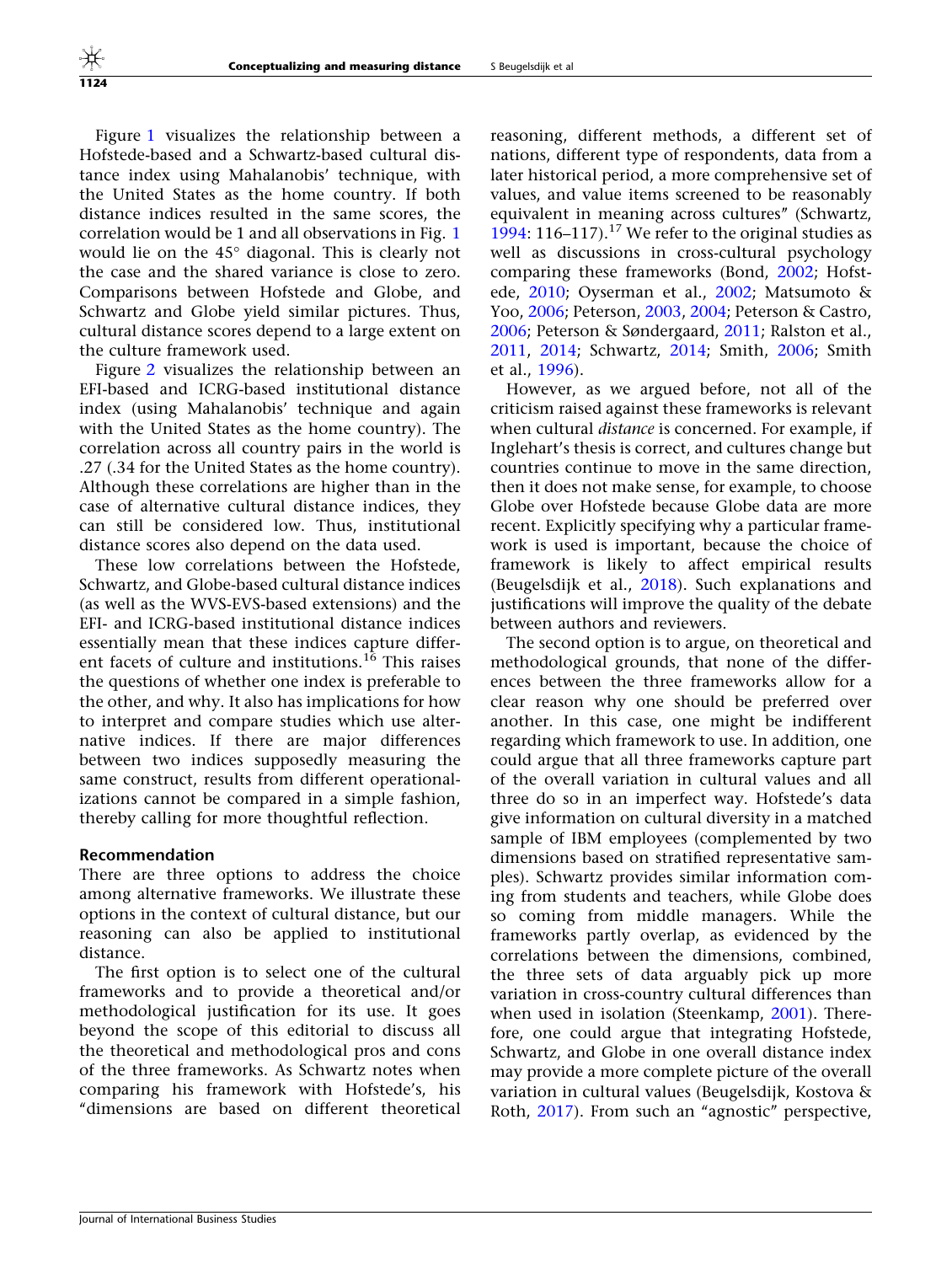|                | Cultural distance Hofstede 6                 |     |     |     |
|----------------|----------------------------------------------|-----|-----|-----|
|                | Cultural distance Schwartz                   | .01 |     |     |
|                | Cultural distance Globe                      |     | .18 |     |
| $\overline{4}$ | Cultural distance WVS-EVS Berry et al.       | .16 |     |     |
|                | Cultural distance WVS-EVS Beugelsdijk et al. |     | 24  | .25 |
|                |                                              |     |     |     |

<span id="page-12-0"></span>Table 4 Pairwise correlations between different cultural distance indices (Mahalanobis corrected)

Correlations are based on unique country pairs (home–home combinations are excluded). The WVS-EVS used in Berry et al. [\(2010](#page-16-0)) are available for 96 countries. The WVS-EVS data used in Beugelsdijk et al. [\(2015](#page-16-0)) are available for 86 countries.



Figure 1 Comparing Hofstede- and Schwartz-based cultural distance scores; cultural distance is computed using Mahalanobis' technique and scores are standardized to facilitate comparison. The gray area is the 95% confidence interval around the regression line. The United States is the home country.



Figure 2 Comparing ICRG- and EFI-based institutional distance scores; institutional distance is computed using Mahalanobis' technique and scores are standardized to facilitate comparison. The gray area is the 95% confidence interval around the regression line. The United States is the home country.

all 22 indicators for cultural differences (six dimensions from Hofstede, seven from Schwartz, and nine from Globe) are indicative of cultural values, and the Mahalanobis technique can be used to integrate them in one overall index. The resulting ''grand'' cultural distance index correlates .25 with Hofstede's, .36 with Schwartz', and .51 with Globe's cultural distance indices. One practical disadvantage is that data for a combined "grand" index are only available for 40 countries. More work needs to be carried out to explore the usefulness, as well as the conceptual and methodological soundness, of such a "grand" index approach.

The third option is simply not to use a cultural distance index. All three frameworks have serious theoretical and methodological drawbacks, which have led some scholars to recommend that they should be avoided (McSweeney, [2002](#page-18-0); Kirkman et al., [2006\)](#page-17-0). The low correlations between the cultural distance indices built upon Hofstede, Schwartz and Globe suggest that the three indices capture very different aspects of the overall variation in cultural values, but this result can also be interpreted as evidence of their lack of conceptual and methodological soundness.

This third option still allows controlling for cultural differences in empirical studies. If the variation in cultural distance is related to the variation in other – less disputed – distance dimensions, we could perhaps indirectly control for cultural distance by including those alternative distance dimensions. For example, we know that economic development affects cultural values (Beugelsdijk & Welzel, [2018;](#page-16-0) Inglehart & Baker, [2000\)](#page-17-0), meaning that the inclusion of economic distance as a control variable in empirical studies is likely to capture a substantial part of the impact of cultural distance.<sup>18</sup> Empirical research leveraging index construction methods referred to earlier is required to further unpack the empirical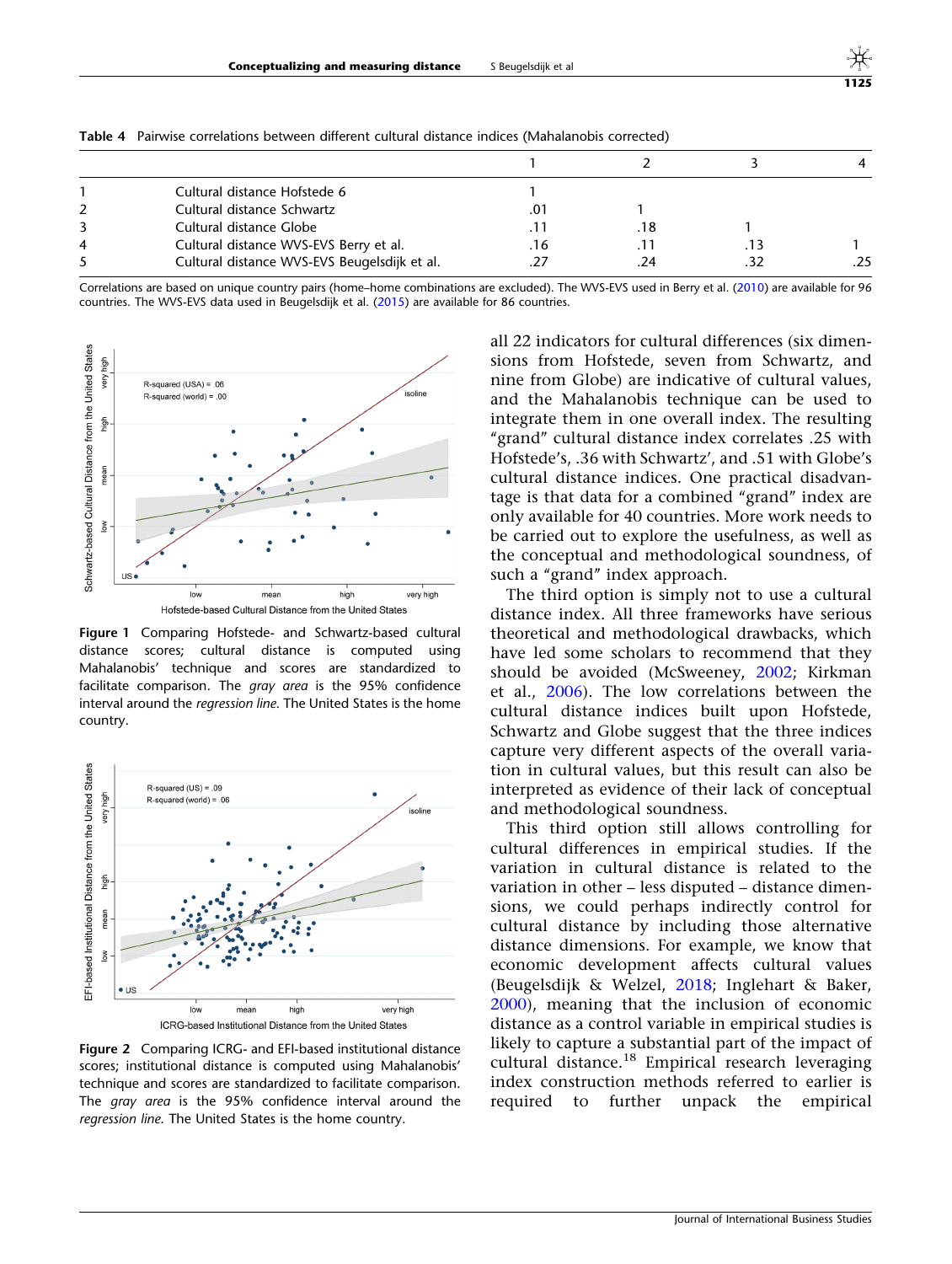relationship between cultural distance and other distance dimensions.

#### **CONCLUSION**

In this editorial, we have discussed a set of recurring questions on the theory, methods and data utilized in cross-country distance research. We have pointed to commonalities in distance indicators and have formulated best practice guidelines on: (1) how to theorize on distance, and (2) what method and (3) what data to use when constructing a distance index. We have illustrated each of these topics with data on as many country pairs as possible. Our goal is to help authors, reviewers, and editors focus on what matters most in terms of theory, method, and data by clarifying the issues most critical to improving distance research. At the same time, we acknowledge that there are some considerations that simply require more transparency so that the nature of the models and relationships tested become clearer. Above all, we call for a more disciplined approach in distance research that is based on a better understanding of what has already been achieved in the field and what still remains to be done.

We reach three main conclusions, which collectively highlight the need to match data and method with the nature of an explicitly and carefully crafted theoretical argument. First, there is no distance theory as such. Distance is given meaning within the context of specific theoretical frameworks. Hence, it is critical that authors specify clearly the theoretical context of their arguments on distance. It is important to be explicit and precise about the exact mechanisms by which distance affects a particular outcome – especially because many decisions in international business are multi-staged. Credibly articulating assumptions and mechanisms should clarify the nature of the relationship between distance and, for example, location choice, entry mode decisions, and performance. Theoretical clarity is also required when distance is conceptualized as an aggregate construct, which requires a composite index.

Second, using three different cultural frameworks (Hofstede, Schwartz and Globe) and three different sets of indicators of institutional quality (Quality of Governance, Economic Freedom Index, and International Country Risk Guide), we have demonstrated that the choice of method can, but need

not, have a major impact on the results. Scholars need to be transparent about the method employed, and ideally use the (co-)variance-corrected distance. Although the Mahalanobis technique to control for (co-)variance is very powerful, the exact way to control for co-variance is related to the theoretical nature of the construct (formative– reflective), an aspect of distance research that has so far not been sufficiently addressed in the distance literature.

Third, in contrast to the relatively minor implications of correcting for (co-)variance, the selection of the framework and the data to measure cultural or institutional distance has a major impact. The Hofstede-based cultural distance framework measures different aspects of cross-cultural distance compared with the frameworks of Schwartz or Globe. Authors should properly justify their choice of framework. It is important to note, however, that some of the criticism directed towards cultural frameworks does not apply to composite distance constructs. For institutional distance, the choice of data also matters, but the difference between what QoG and EFI measure is smaller than in the case of cultural distance.

Our discussion of distance is not without limitations. First, we have not addressed the stability of the effect of distance on a particular outcome variable. If firms learn how to deal with contextual differences, their effect should become smaller over time, even though the distance itself stays the same. Yet the seven meta-analyses on the impact of cultural distance effects show no consistent evidence of its reduced impact over time (Beugelsdijk et al., [2018;](#page-16-0) Magnusson, Baack, Zdravkovic, Staub, & Amine, [2008;](#page-18-0) Morschett et al., [2010](#page-18-0); Stahl & Voigt, [2008;](#page-19-0) Tihanyi, Griffith, & Russell, [2005;](#page-19-0) Zhao, Luo & Suh, [2004\)](#page-19-0). The lack of evidence of a temporal effect of cultural distance contrasts with firm-level studies showing that firms can learn to deal with cross-country differences (Johanson & Vahlne, [2009](#page-17-0)). Addressing the temporal stability of the effect of distance on international business outcomes would be a fruitful avenue for further research (Friedman, [2005](#page-17-0); Ghemawat, [2017](#page-17-0)).

Second, in samples of only one home or one host country, distance effects are conflated with level effects (Brouthers et al., [2016](#page-16-0); Harzing & Pudelko, [2016;](#page-17-0) Van Hoorn & Maseland, [2016;](#page-19-0) Sivakumar & Nakata, [2001\)](#page-18-0). In such a sample structure, there can be a high negative or positive correlation between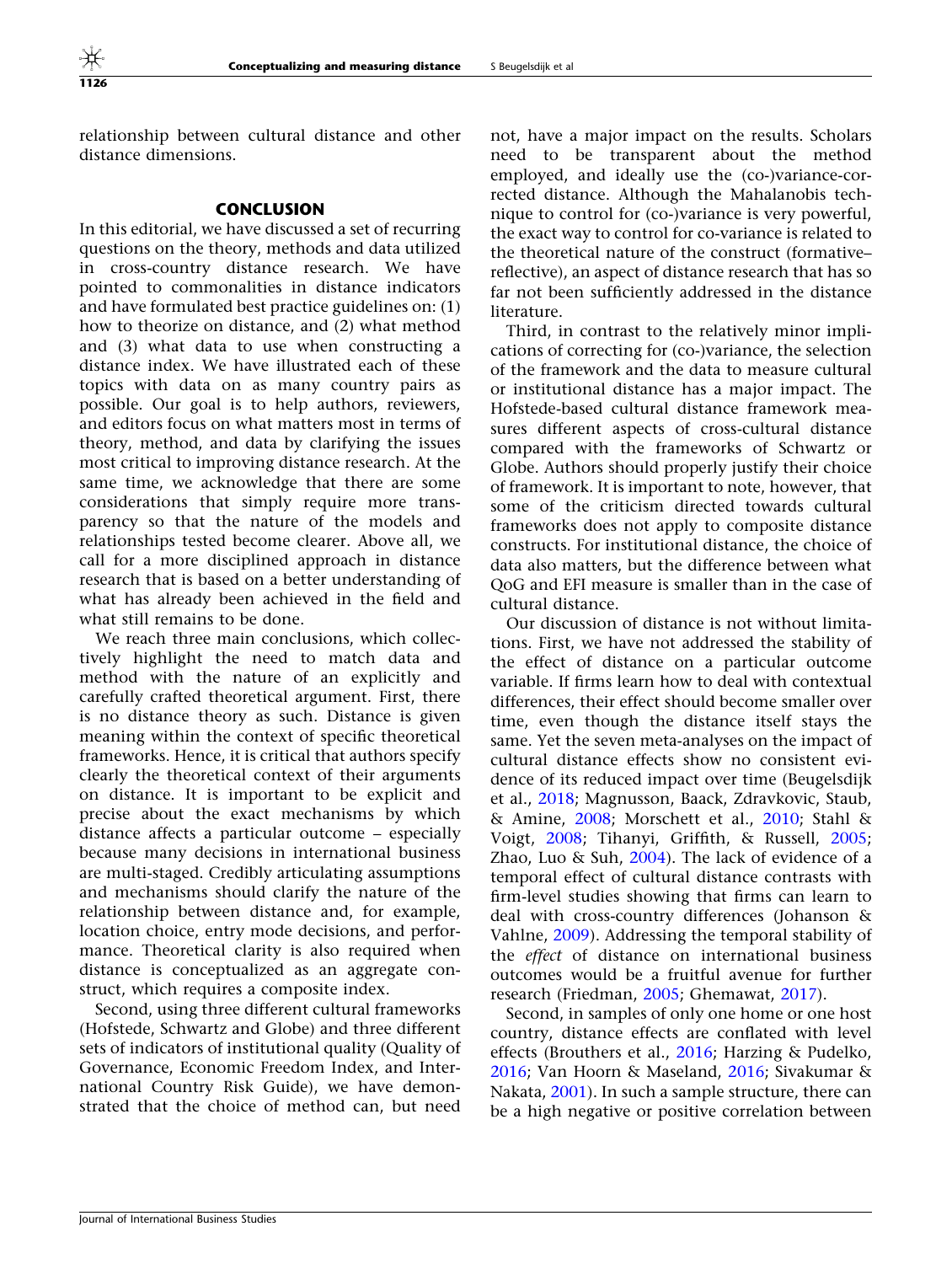the distance from a home country to other countries and the level score of the construct on which the distance is calculated. For example, the QoGbased institutional distance between the United States and all 196 host countries for which we have data correlates  $-$  .97 with the institutional quality in these host countries. The reverse obtains for poor home countries, with the correlation being + .98 for Zimbabwe. These high correlations for extreme countries (United States on the one hand and Zimbabwe on the other) illustrate that studies with single home or host countries cannot disentangle distance from country-level effects. Clearly, distance effects can be asymmetric. All the correlations we have reported are based on all home and host countries for which data are available. We do so to make sure that our conclusions are not affected by this conflation of distance and level effects. In addition to using multiple home and host countries, as recommended by Brouthers et al. [\(2016](#page-16-0)), we suggest that scholars report the correlation between the distance variable and the host country-level score of the variable for which distance is calculated. A high correlation is reason for concern, as it affects the interpretation of the distance argument tested.

Lastly, we have argued that there is no grand theory of distance, and that distance only has meaning within the context of a specific theory. Here, researchers should carefully reflect about the spatial mechanisms relevant to the research question they try to address. From a conceptual perspective, continuous distance effects can be found at all spatial levels, both within and between countries (Dheer, Lenartowicz, & Peterson, [2015;](#page-16-0) Lenartowicz & Roth, [2001\)](#page-17-0), while national border effects only occur between countries. Unlike distance effects, border effects are discrete because borders often serve as a qualitative disjuncture in space (Anderson, [1991;](#page-16-0) Beugelsdijk & Mudambi, [2013\)](#page-16-0), and because many contextual characteristics are nation-specific (this holds especially for formal institutions) (Peterson, Søndergaard, & Kara, [2018\)](#page-18-0). Here, we see an exciting research agenda unfolding on cross-country distance and on the rising meaning of national borders in the face of anti-globalization movements.

#### ACKNOWLEDGEMENTS

We thank Heather Berry, Johannes Kleinhempel, Thomas Lindner, Laura Spierdijk, Alain Verbeke, Tom Wansbeek, Juliette de Wit, participants of the AIB 2018 professional development workshop, and our anonymous reviewers, for comments and suggestions.

#### NOTES

<sup>1</sup>In one of the earlier explanations of this notion, Goodnow and Hansz ([1972\)](#page-17-0) state that, as firms enter markets further away from the United States, ''government becomes less stable, the markets become poorer, the economy becomes less stable, cultural homogeneity declines, legal and geographical barriers go up and cultures become different'' [\(1972](#page-17-0): 37). Johanson and Vahlne [\(1977](#page-17-0)) generalize this argument by stating that the further from the home country, the more uncertainty and the higher the costs of acquiring information.

<sup>2</sup>It is interesting to note that trade, the dependent variable in gravity models, is one of the explanatory variables in the Uppsala model.

<sup>3</sup>There is no grand theory in the sense of a single framework with a set of assumptions, mechanisms, and boundary conditions. That does not mean that there is no theory of national cultural differences (Adler, [1983](#page-16-0)).

<sup>4</sup>Theoretically, such discrete changes can also be found at other levels. For example, Ronen & Shenkar ([2013\)](#page-18-0) have shown that countries can be grouped into a limited number of culturally homogeneous supra-national zones.

<sup>5</sup>In light of the popularity of their distance measure, it is interesting to point out that Kogut & Singh's ([1988\)](#page-17-0) findings regarding the effect of uncertainty avoidance on entry mode were stronger than the cultural distance effect (see Kogut & Singh, [1988:](#page-17-0) 424).

6 Occasionally, this is referred to as Cartesian distance (e.g., Buchner, Espenlaub, Khurshed & Mohammed, [2017](#page-16-0)).

<sup>7</sup>In addition to the Kogut and Singh index and the Euclidean index, some researchers have used a mix of the two. For example, Barkema & Vermeulen ([1997\)](#page-16-0) use an Euclidean distance index but correct for differences in the variances of each of Hofstede's cultural dimension by multiplying the individual dimension distances by  $1/v_i$ , where  $v_i$  is the variance of each cultural dimension. The Kogut and Singh index adapts the scales in a similar way (see Eq. [1](#page-5-0)), but does not take the square root. In this case, the difference between the Kogut and Singh index and this third approach is the aggregation procedure (square root vs. dividing by the number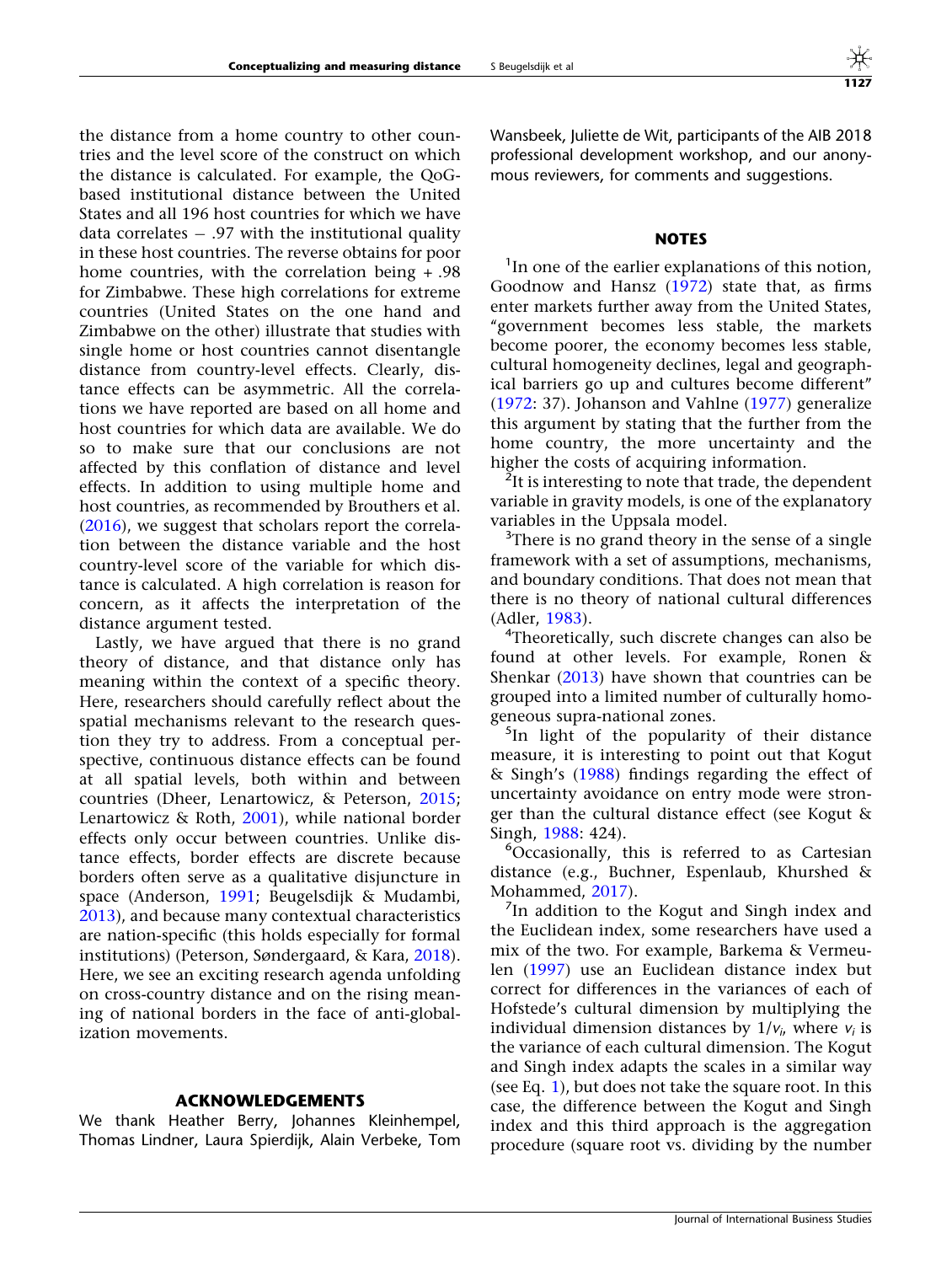of dimensions). Although this is not the same type of transformation, they are effectively highly correlated.

<sup>8</sup>In the case of South Africa, the WVS-EVS data provide a score for the fifth and sixth dimensions of Hofstede's framework. The four original Hofstede dimensions refer to Caucasian South Africans only. We have decided not to mix both samples, and hence exclude South Africa from the analysis.

<sup>9</sup>Inglehart ([1997\)](#page-17-0) used the WVS-EVS data to develop two dimensions of differences in national cultural values related to degree of materialism. However, his framework is rarely used in management (it is mostly used in sociology and political science). One reason for the limited use of the WVS-EVS data in management is the fact that, despite the use of stratified nationally representative samples and the richness of the WVS-EVS data (they contain more than 200 value-related questions), the user-friendliness of the database is limited. Note also that in its fifth and sixth rounds, the WVS has included a condensed ten-item version of the Schwartz values.

<sup>10</sup>These correlations do not depend on the choice of home country. Drogendijk & Slangen ([2006:](#page-17-0) 372) report a correlation of .97 between the Euclidean and Kogut and Singh versions of the four-dimensional Hofstede index when using the Netherlands as a home country. For the most used home country in cultural distance research, the United States, this correlation is also .97.

 $11$ We use data for 2013, but as the QoG index is highly correlated over time (.99 between t and  $t + 1$ ), the selected year does not affect the outcome.

<sup>12</sup>The Mahalanobis institutional distance based on six dimensions correlates .96 with the fivedimensional Mahalanobis institutional distance index (using QoG data).

<sup>13</sup>As the European manager of personnel research at IBM, Geert Hofstede had privileged access to the confidential IBM employee data used to develop his cross-cultural framework. The original data stayed at IBM after Geert Hofstede left IBM in 1973 (based on personal communication from Geert Hofstede).

<sup>14</sup>See Ralston, Holt, Terpstra, & Kai-Cheng ([1997\)](#page-18-0) and Ralston [\(2008](#page-18-0)) for an alternative view.

<sup>15</sup>Although both Berry and Beugelsdijk use WVS-EVS to develop Hofstede-inspired cultural dimensions, there is only limited overlap in the WVS-EVS questions used by Berry et al ([2010\)](#page-16-0) and Beugelsdijk et al ([2015\)](#page-16-0). Both studies use the question on trust (WVS code a165). The correlations between the original Hofstede dimensions, and the ones developed by Berry et al. [\(2010](#page-16-0)) and Beugelsdijk et al. [\(2015](#page-16-0)) differ. Berry et al.'s ([2010\)](#page-16-0) individualism correlates .24 with Hofstede's original individualism, Berry et al's power distance correlates .25 with Hofstede's, uncertainty avoidance correlates .52 with Hofstede's and Berry et al's masculinity correlates .16 with Hofstede's. For Beugelsdijk et al. [\(2015](#page-16-0)), these correlations with the original Hofstede dimensions are: .77 for individualism, .74 for uncertainty avoidance, .72 for power distance, and .92 for indulgence versus restraint.

<sup>16</sup>Note that the correlations shown in Table  $3$  are country-specific, because each cultural distance is calculated relative to a different home country. Hence, the correlation between two distance indices can vary depending on home country. A similar country specificity holds for the correlation between the ICRG- and EFI-based institutional distance indices. We have calculated all the cultural distance correlations shown in Table [3](#page-9-0) as well as the correlation between the ICRG- and EFI-based institutional distance indices for each home country. Calculating the country-specific correlations does not change our overall conclusion.

<sup>17</sup>Schwartz has described the difference between his approach and those of others (i.e., Hofstede) in the following way:  $\ell$ (a) It [the approach] derived the cultural orientations from a priori theorizing rather than post hoc examination of data. (b) It designated a priori the value items that serve as markers for each orientation. (c) It used as measures only items tested for cross-cultural equivalence of meaning. (d) It included a set of items demonstrated to cover the range of values recognized cross-culturally, a step toward ensuring relative comprehensiveness of cultural value dimensions. (e) It specified how the cultural orientations are organized into a coherent system of related dimensions and verified this organization, rather than assuming that orthogonal dimensions best capture cultural reality. (f) It brought empirical evidence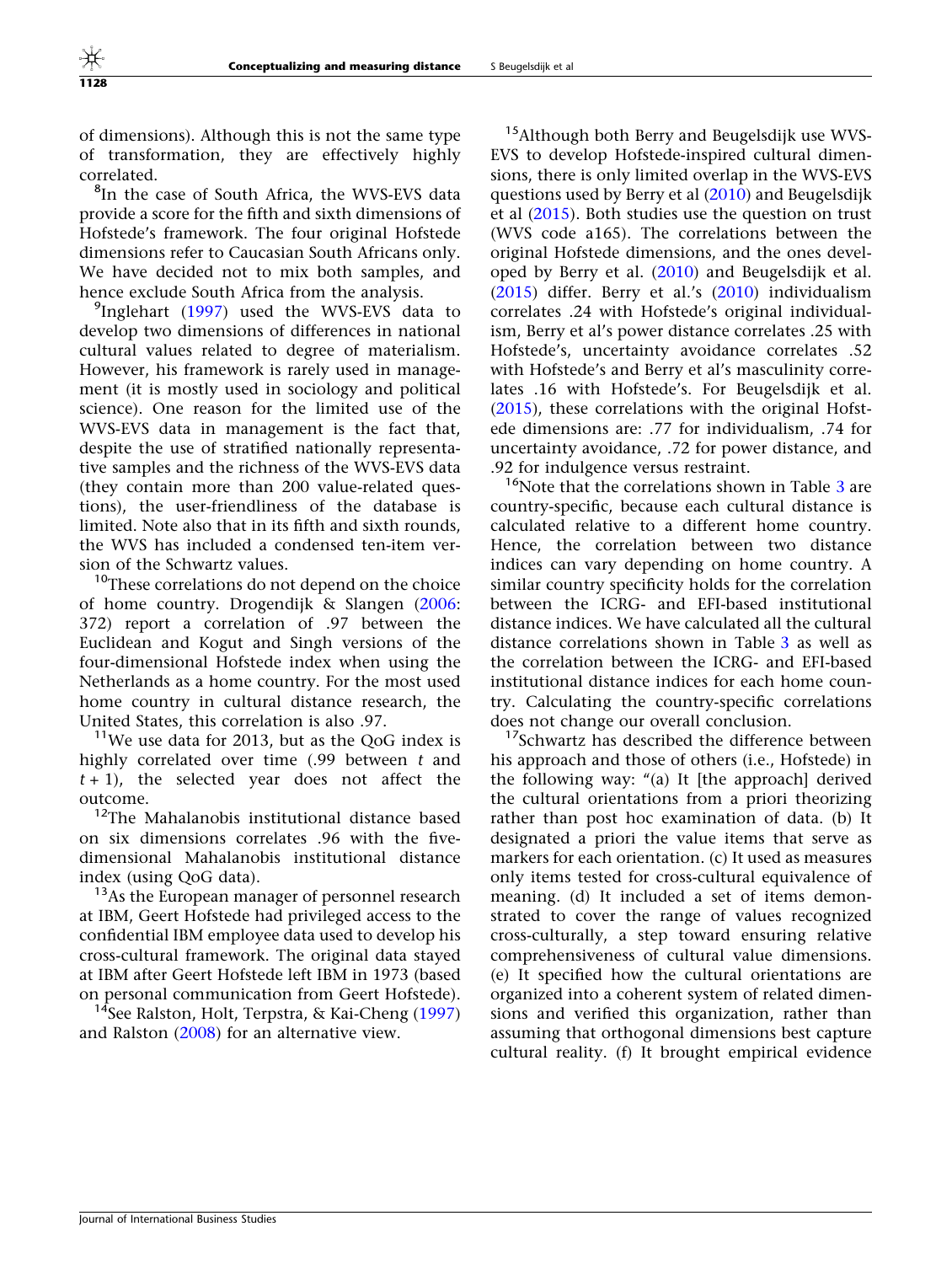<span id="page-16-0"></span>that the order of national cultures on each of the orientations is robust across different types of samples from each of a large number of nations around the world [and using different instruments]. These distinctive features increase the promise of this approach for future research.'' (Schwartz, [2004:](#page-18-0) 73, and reprinted in Schwartz, [2006:](#page-18-0) 179).

#### **REFERENCES**

- Abdi, M., & Aulakh, P. S. 2012. Do country level institutional frameworks and interfirm governance arrangements substitute or complement in international business relations. Journal of International Business Studies, 43(5): 477–497.
- Acemoglu, D., Johnson, S., & Robinson, J. A. 2005. Chapter 6: Institutions as a fundamental cause of long run growth. In P. Aghion & S. N. Durlauf (Eds.), Handbook of economic growth (pp. 387–472). Amsterdam: Elsevier Holland.
- Adler, N. J. 1983. Cross-cultural management research—The ostrich and the trend. Academy of Management Review, 8(2): 226–232.
- Ailon, G. 2008. Mirror, Mirror on the wall: Culture's consequences in a value test of its own design. Academy of Management Review, 33(4): 885–904.
- Ambos, B., & Håkanson, L. 2014. The concept of distance in international management research. Journal of International Management, 20(1): 1–7.
- Anderson, B. 1991. Imagined communities. London: Verso.
- Anderson, J., & van Wincoop, E. 2003. Gravity with gravitas: A solution to the border puzzle. American Economic Review, 93: 17–192.
- Ang, S. H., Benischke, M. H., & Doh, J. P. 2015. The interactions of institutions on foreign market entry mode. Strategic Management Journal, 36(10): 1536-1553.
- Barkema, H. G., & Vermeulen, F. 1997. What differences in cultural backgrounds of partners are detrimental for international joint ventures? Journal of International Business Studies, 28(4): 854–864.
- Baskerville, R. F. 2003. Hofstede never studied culture. Accounting, Organizations and Society, 28: 1–14.
- Beckerman, W. 1956. Distance and the pattern of intra-European trade. The Review of Economics and Statistics, 38(1): 31–40.
- Bergstrand, J. H. 1985. The gravity equation in international trade: Some micro economic foundations and empirical evidence. The Review of Economics and Statistics, 67(3): 474–481.
- Berry, H., Guillen, M., & Zhou, N. 2010. An institutional approach to cross-national distance. Journal of International Business Studies, 41(9): 1460–1480.
- Beugelsdijk, S., Kostova, T., Kunst, V., Spadafora, E., & van Essen, M. 2018. Cultural distance and firm internationalization. Journal of Management, 44(1): 89–130.
- Beugelsdijk, S., Kostova, T., & Roth, K. 2017a. An overview of Hofstede-inspired country level culture research in international business since 2006. Journal of International Business Studies, 48(1): 30–47.
- Beugelsdijk, S., Maseland, R., & van Hoorn, A. 2015. Are scores on Hofstede's dimension of national culture stable over time? A cohort analysis. Global Strategy Journal, 5(3): 223–240.
- Beugelsdijk, S., & Mudambi, R. 2013. MNEs as border-crossing multi-location enterprises: The role of discontinuities in geographic space. Journal of International Business Studies,  $4\overline{4}(5)$ : 413–426.
- Beugelsdijk, S., Nell, P., & Ambos, P. 2017b. When do distance effects become empirically observable? An investigation in the context of headquarters value creation for subsidiaries. Journal of International Management, 23(3): 255–267.

<sup>18</sup>A similar relationship exists between institutional distance and economic distance, because high-quality institutions are generally associated with high levels of economic development (Acemoglu, Johnson, & Robinson, 2005).

- Beugelsdijk, S., & Welzel, C. 2018. Dimensions and dynamics of national culture: Synthesizing Hofstede with Inglehart. Journal of Cross-Cultural Psychology. [https://doi.org/10.1177/](http://dx.doi.org/10.1177/0022022118798505) [0022022118798505](http://dx.doi.org/10.1177/0022022118798505).
- Bollen, K. A., & Diamantopoulos, A. 2017. In defense of causalformative indicators: A minority report. Psychological Methods, 22(3): 581–596.
- Bond, M. H. 2002. Reclaiming the Individual from Hofstede's ecological analysis—a 20 year odyssey: Comment on Oyserman et al. (2002). Psychological Bulletin, 128(1): 73–77.
- Brereton, R. G., & Lloyd, G. R. 2016. Re-evaluating the role of the Mahalanobis distance measure. Journal of Chemometrics, 30: 134–143.
- Brewer, P., & Venaik, S. 2011. Individualism–collectivism in Hofstede and GLOBE. Journal of International Business Studies, 42(3): 436–445.
- Brouthers, K. D. 2002. Institutional, cultural and transaction costs influences on entry mode choice and performance. Journal of International Business Studies, 33(2): 203–221.
- Brouthers, L. E., Marshall, V. B., & Keig, D. L. 2016. Solving the single-country sample problem in cultural distance studies. Journal of International Business Studies, 47(4): 471–479.
- Buchner, A., Espenlaub, S., Khurhsed, A., & Mohammed, A. 2017. Cross-border venture capital investments: The impact of foreignness on returns. Journal of International Business Studies, 49(5): 575–604.
- Campbell, J. T., Eden, L., & Miller, S. 2012. Multinationals and corporate social responsibility on host countries: Does distance matter? Journal of International Business Studies, 43(1): 84–106.
- Coltman, T., Devinney, T. M., Midgley, D. F., & Venaik, S. 2008. Formative versus reflective measurement models: Two applications of formative measurement. Journal of Business Research, 61, 1250–1262.
- Cuypers, I.P.R, Ertug, G., Heugens, P.M.A.R, Kogut, B., & Zou, T. 2018. The making of a construct: lessons from 30 years of the Kogut and Singh cultural distance index. Journal of International Business Studies. https://doi.org/10.1057/ Business Studies. [https://doi.org/10.1057/](http://dx.doi.org/10.1057/s41267-018-0181-5) [s41267-018-0181-5](http://dx.doi.org/10.1057/s41267-018-0181-5).
- De Maesschalck, R., Jouan-Rimbaud, D., & Massart, D. L. 2000. The Mahalanobis distance. Chemometrics and Intelligent Laboratory Systems, 50(1): 1–18.
- Demirbag, M., Apaydin, M., & Tatoglu, E. 2011. Survival of Japanese subsidiaries in the Middle East and North Africa. Journal of World Business, 46(4): 411–425.
- Dheer, R., Lenartowicz, T., & Peterson, M. F. 2015. Mapping Indiás regional subcultures: Implications for international management. Journal of International Business Studies, 46(4): 443–444.
- Diamantopoulos, A., Riefler, P., & Roth, K. P. 2008. Advancing formative measurement models. Journal of Business Research, 61(12): 1203–1218.
- Diamantopoulos, A., & Winklhofer, H. M. 2001. Index construction with formative indicators: An alternative to scale development. Journal of Marketing Research, 38(2): 269–277.
- Dikova, D., Sahib, P. R., & van Witteloostuijn, A. 2010. Cross border acquisitions abandonment and completion: The effect of institutional differences and organizational learning in the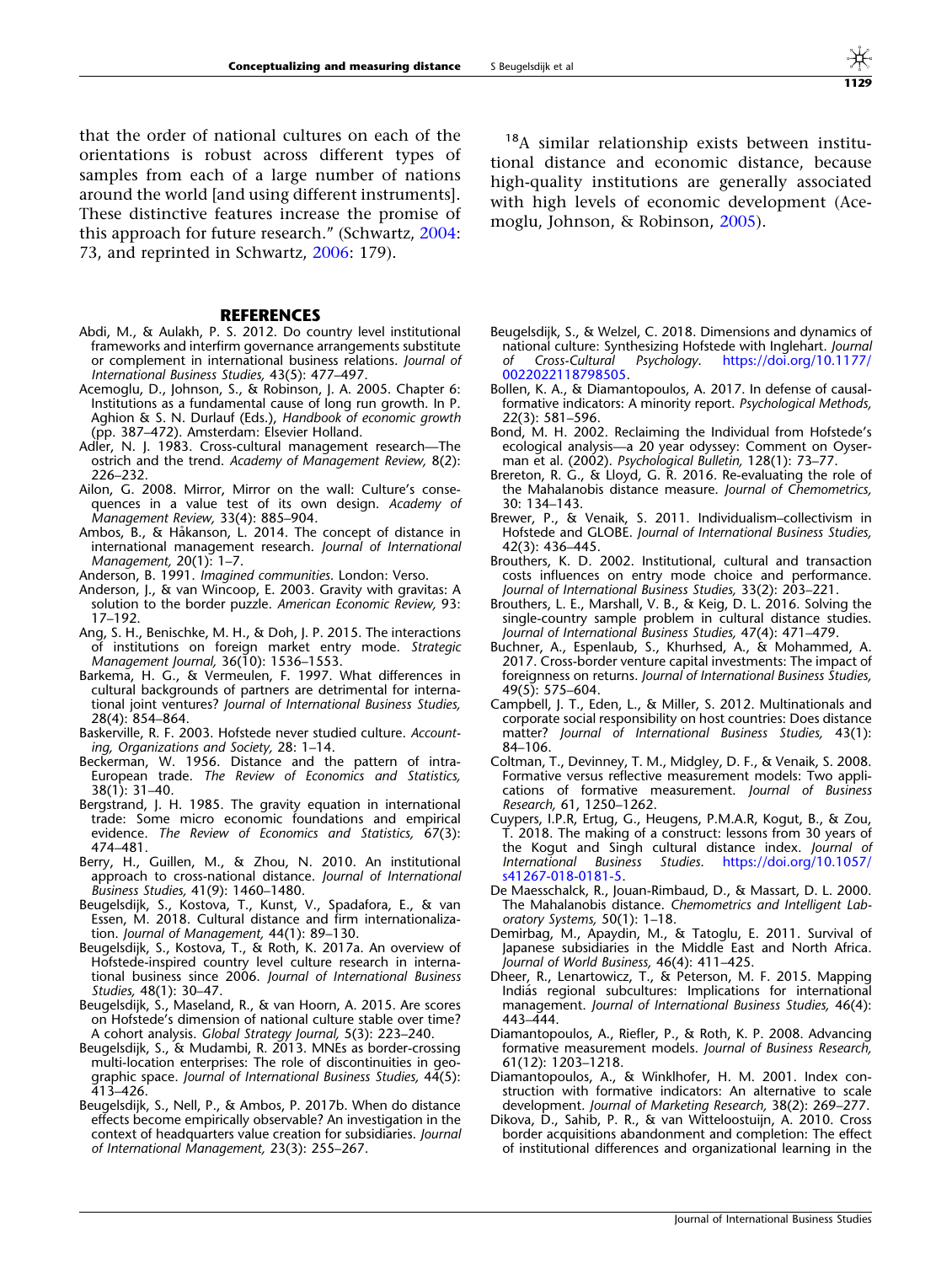<span id="page-17-0"></span>international business service industry, 1981–2001. Journal of International Business Studies, 41(2): 223-245.

- Dow, D., & Karunaratna, A. 2006. Developing a multidimensional instrument to measure psychic distance stimuli. Journal of International Business Studies, 37(5): 1–25.
- Drogendijk, R., & Slangen, A. 2006. Hofstede, Schwartz, or managerial perceptions? The effects of different cultural distance measures on establishment mode choices by multinational enterprises. International Business Review, 15(4): 361–380.
- Eden, L., & Miller, S. R. 2004. Distance matters: Liability of foreignness, institutional distance and ownership strategy. Advances in International Management, 16 (Theories of the Multinational Enterprise: Diversity, Complexity and Relevance), 187–221.
- Feenstra, R., Markusen, J., & Rose, A. K. 2001. Using the gravity equation to differentiate among alternative theories of trade. The Canadian Journal of Economics, 34(2): 430–447.
- Fernandez, D. R., Carlson, D. S., Stepina, L. P., & Nicholson, J. D. 1997. Hofstede's country classification 25 years later. The Journal of Applied Psychology, 137(1): 43-54.
- Flury, B. K., & Riedwyl, H. 1986. Standard distance in univariate and multivariate analysis. American Statistican, 40(3): 249–251.
- Friedman, T. L. 2005. The world is flat: A brief history of the twenty-first century. London: Macmillan.
- Ghemawat, P. 2001. Distance still matters. The hard reality of global expansion. Harvard Business Review, 79(8): 137–147.
- Ghemawat, P. 2017. The laws of globalization and business applications. Cambridge: Cambridge University Press.
- Goodnow, J. D., & Hansz, J. E. 1972. Environmental determinants of overseas market entry strategies. Journal of International Business Studies, 3(1): 33–50.
- Gubbi, S. R., Aulakh, P. S., Ray, S., Sarkar, M. B., & Chittoor, R. 2010. Do international acquisitions by emerging-economy firms create shareholder value? The case of Indian firms. Journal of International Business Studies, 41(3): 397–418.
- Guiso, L., Sapienza, P., & Zingales, L. 2009. Cultural biases in economic exchange. Quarterly Journal of Economics, 124(3): 1095–1131.
- Håkanson, L. 2014. The role of psychic distance in international trade: A longitudinal analysis. International Marketing Review, 31(3): 210–236.
- Håkanson, L., & Ambos, B. 2010. The antecedents of psychic distance. Journal of International Management, 16(3): 195–210.
- Håkanson, L., Ambos, B., Schuster, A., & Leicht-Deobald, U. 2016. The psychology of psychic distance: Antecedents of asymmetric perceptions. Journal of World Business, 51(2): 308–318.
- Håkanson, L., & Kappen, P. 2017. The 'casino model' of internationalization: An alternative Uppsala paradigm. Journal of International Business Studies, 48(9): 1103–1113.
- Harzing, A. W., & Pudelko, M. 2016. Do we need to distance ourselves from the distance concept? Why home and host country context might matter more than (cultural) distance. Management International Review, 56(1): 1–34.
- He, X., Brouthers, K. E., & Filatotchev, I. 2013. Resource-based and institutional perspectives on export channel selection and export performance. Journal of Management, 39(1): 27–47.
- Hendriks, G., Slangen, A.H.L., & Heugens, P. M. A. R. 2017. How a firm's domestic footprint and domestic environmental uncertainties jointly shape added cultural distances: The roles of resources dependence and headquarters attention. Journal of Management Studies, 55(6): 883–909.
- Hennart, J. F., & Larimo, J. 1988. The impact of culture on the strategy of multinational enterprises: Does national origin affect ownership decisions? Journal of International Business Studies, 29(3): 515–538.
- Hofstede, G. 1980. Culture's consequences: International differences in work-related values. Beverly Hills, CA: Sage.
- Hofstede, G. 2001. Culture's consequences; comparing values, behaviors, institutions, and organizations across nations. Thousand Oaks, CA: Sage.
- Hofstede, G. 2010. The Globe debate: Back to relevance. Journal of International Business Studies, 41(8): 1339–1346.
- Hofstede, G., Hofstede, G. J., & Minkov, M. 2010. Cultures and organizations: Software of the mind (3rd ed.). McGrawHill: New York.
- House, R. J., Hanges, P. J., Javidan, M., Dorfman, P. W., & Gupta, V. (Eds.). 2004. Culture, leadership, and organizations: The GLOBE study of 62 societies. Thousand Oaks: Sage.
- Hutzschenreuter, T., Kleindienst, I., & Lange, S. 2014. Added psychic distance stimuli and MNE performance Performance effects of added cultural, governance, geographic, and economic distance in MNEs' international expansion. Journal of International Management, 20(1): 38–54.
- Hutzschenreuter, T., Voll, J. C., & Verbeke, A. 2011. The impact of added cultural distance and cultural diversity on international expansion patterns: A Penrosean perspective. Journal of Management Studies, 48(2): 305–329.
- Inglehart, R. 1990. Culture shift in advanced industrial society. Princeton, NJ: Princeton University Press.
- Inglehart, R. 1997. Modernization and postmodernization: Cultural, economic, and political change in 43 societies. Princeton: Princeton University Press.
- Inglehart, R., & Baker, W. E. 2000. Modernization, cultural change and the persistence of traditional values. American Sociological Review, 65(1): 19-51.
- Inglehart, R., & Welzel, C. 2005. Modernization, cultural change and democracy. New York: Cambridge University Press.
- Johanson, J., & Vahlne, J. E. 1977. The internationalization process of the firm—A model of knowledge development and increasing foreign market commitments. Journal of International Business Studies, 8(1): 23–32.
- Johanson, J., & Vahlne, J. E. 2009. The Uppsala internationalization process model revisited: From liability of foreignness to liability of outsidership. Journal of International Business Studies, 40(9): 1411–1431.
- Johanson, J., & Wiedersheim-Paul, F. 1975. The internalization of the firm: Four Swedish cases. Journal of Management Studies, 12(3): 305–322.
- Kaufmann, D., Kraay, A. & Mastruzzi, M. 2008. Governance matters VII: Aggregate and individual governance indicators 1996–2007. Policy Research Working Paper 4654. The World Bank, Washington DC.
- Kirkman, B. L., Lowe, K. B., & Gibson, C. B. 2006. A quarter century of culture's consequences: A review of empirical research incorporating Hofstede's cultural values framework. Journal of International Business Studies, 37(3): 285–320.
- Kirkman, B. L., Lowe, K. B., & Gibson, C. B. 2017. A retrospective on Culture's Consequences: The 35-year journey. Journal of International Business Studies, 48(1): 12-29.
- Klopf, P., & Nell, P. C. 2018. How ''space'' and ''place'' influence subsidiary host country political embeddedness. International Business Review, 27(1): 186–197.
- Kogut, B., & Singh, H. 1988. The effect of national culture on the choice of entry mode. Journal of International Business Studies, 19(3): 411–432.
- Kostova, T. 1996. Success of the transnational transfer of organizational practices within multinational companies. Doctoral dissertation, University of Minnesota.
- Kostova, T., Nell, P. C., & Hoenen, A. K. 2017. Understanding agency problems in headquarters-subsidiary relationships in multinational corporations: A contextualized model. Journal of Management, 3(1): 57–81.
- Lavie, D., & Miller, S. R. 2008. Alliance portfolio internationalization and firm performance. Organization Science, 19(4): 623–646.
- Lenartowicz, T., & Roth, K. 2001. Does subculture within a country matter? A cross-culture study of motivational domains and business performance in Brazil. Journal of International Business Studies, 32(2): 305–325.
- Li, J., Liu, X., Wright, M., & Filatotchev, I. 2014. International experience and FDI location choices of Chinese firms: The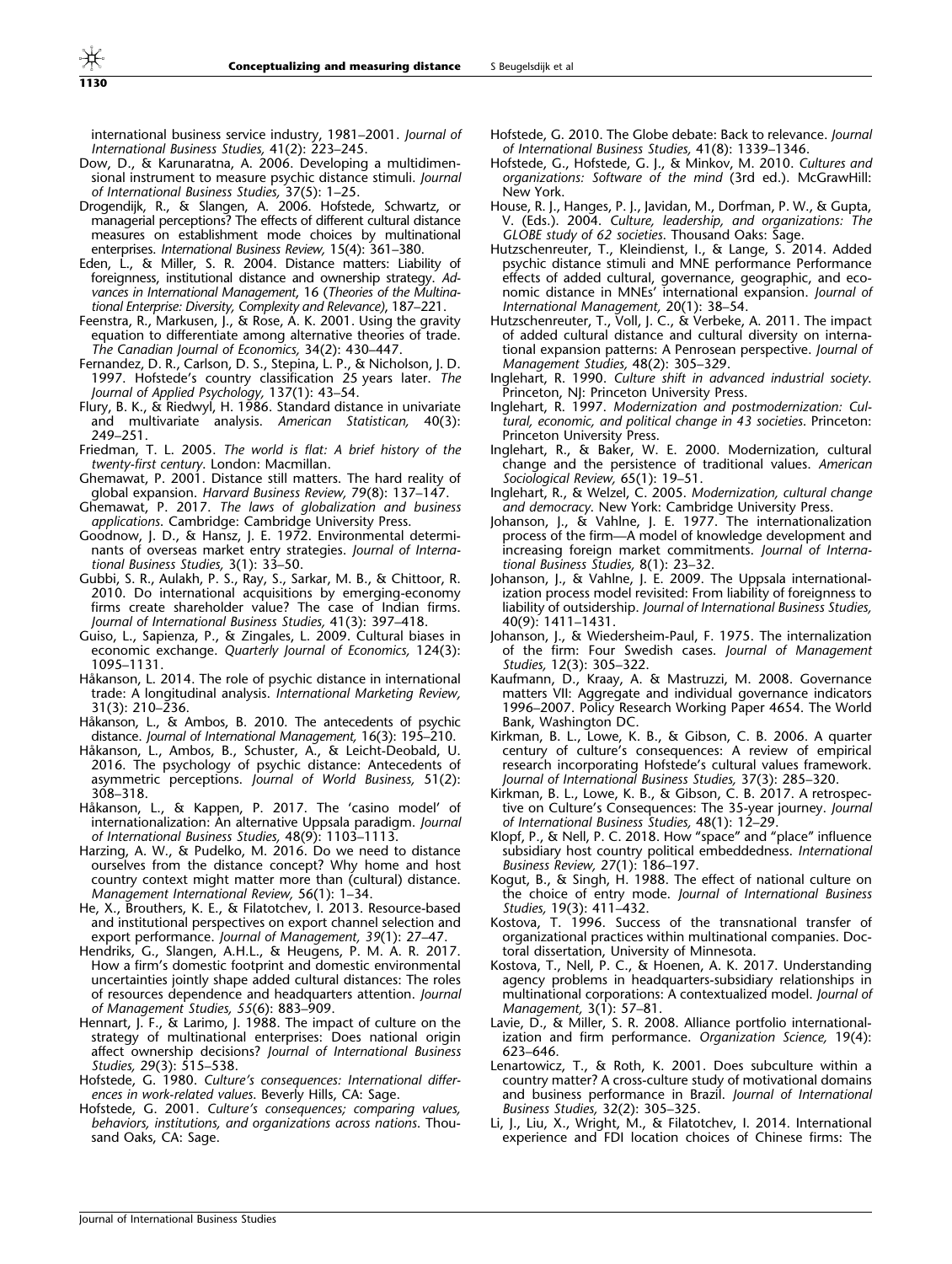<span id="page-18-0"></span>moderating effects of home country government support and host country institutions. Journal of International Business Studies, 45(4): 428–449.

- Magnusson, P., Baack, D. W., Zdravkovic, S., Staub, K. M., & Amine, L. S. 2008. Meta-analysis of cultural differences: Another slice at the apple. International Business Review, 17(5): 520–532.
- Mahalanobis, P. C. 1937. Normalisation of statistical variates and the use of rectangular coordinates in the theory of sampling distributions. Sankhya, 3: 35-40.
- Makino, S., & Tsang, E. W. K. 2011. Historical ties and foreign direct investment: An exploratory study. Journal of International Business Studies, 42(4): 545–557.
- Malhotra, S., & Gaur, A. 2014. Spatial geography and control if foreign acquisitions. Journal of International Business Studies, 45(2): 191–210.
- Maseland, R., D. Dow, and P. Steel. 2018. The Kogut and Singh national cultural distance index: Time to start using it as a springboard rather than a crutch. Journal of International Business Studies. [https://doi.org/10.1057/s41267-018-0183-](http://dx.doi.org/10.1057/s41267-018-0183-3) [3](http://dx.doi.org/10.1057/s41267-018-0183-3).
- Matsumoto, D., & Yoo, L. H. 2006. Toward a new generation of cross-cultural research. Perspectives in Psychological Science, 1(3): 234–250.
- McSweeney, B. 2002. Hofstede's model of national cultural differences and their consequences: A triumph of faith—a failure of analysis. Human Relations, 55: 89–118.
- McSweeney, B. 2009. Dynamic diversity: Variety and variation within countries. Organization Studies, 30(9): 933-957.
- Meyer, K., van Witteloostuijn, A., & Beugelsdijk, S. 2017. What's in a p? Reassessing best practices for conducting and reporting hypothesis-testing research. Journal of International Business Studies, 48(5): 535–551.
- Mingo, S., Morales, F., & Dau, L. 2018. The interplay of national distances and regional networks: private equity investments in emerging markets. Journal of International Business Studies, 49(3): 371–386.
- Morschett, D., Schramm-Klein, H., & Swoboda, B. 2010. Decades of research on market entry modes: What do we really know about external antecedents of entry mode choice? Journal of International Management, 16(1): 60–77.
- Nell, P. C., & Ambos, B. 2013. Parenting advantage in the MNC: An embeddedness perspective on the value added by headquarters. Strategic Management Journal, 34(9): 1086–1103.
- Nell, P. C., Kappen, P., & Laamanen, T. 2017. Reconceptualising hierarchies: The disaggregation and dispersion of headquarters in multinational corporations. Journal of Management Studies, 54(8): 1121–1143.
- Oyserman, D., Coon, H. M., & Kemmelmeier, M. 2002. Rethinking individualism and collectivism: Evaluation of theoretical assumptions and meta-analyses. Psychological Bulletin, 128(1): 3–72.
- Peterson, M. 2003. Reviewed work: Culture's consequences: comparing values, behaviors, institutions, and organizations across nations by Geert Hofstede. Administrative Science Quarterly, 48(1): 127–131.
- Peterson, M. 2004. Reviewed work: Culture, leadership and organizations: the Globe study of 62 societies. Administrative Science Quarterly, 49(4): 641–647.
- Peterson, M., & Castro, S. L. 2006. Measurement metrics at aggregate levels of analysis: Implications for organizational culture research and the Globe project. The Leadership Quarterly, 17: 506–521.
- Peterson, M., & Søndergaard, M. 2011. Traditions and transitions on quantitative societal culture research in organization studies. Organization Studies, 32(11): 1539–1558.
- Peterson, M., Søndergaard, M., & Kara, A. 2018. Traversing cultural boundaries in IB: The complex relationships between explicit country and implicit cultural group boundaries at multiple levels. Journal of International Business Studies. [https://](http://dx.doi.org/10.1057/s41267-017-0082-z) [doi.org/10.1057/s41267-017-0082-z](http://dx.doi.org/10.1057/s41267-017-0082-z).
- Ralston, D. A. 2008. The crossvergence perspective: Reflections and projections. Journal of International Business Studies, 39(1): 27–40.
- Ralston, D. A., Holt, D. H., Terpstra, R. H., & Kai-Cheng, Y. 1997. The impact of national culture and economic ideology on managerial work values: A study of the United States, Russia, Japan, and China. Journal of International Business Studies, 28(1): 177–208.
- Ralston, D. A., et al. 2011. A twenty first century assessment of values across the global workforce. Journal of Business Ethics, 104: 10–31.
- Ralston, D. A., et al. 2014. Societal level versus individual level predictions of ethical behavior: A 48-society study of collectivism and individualism. Journal of Business Ethics, 122: 283–306.
- Ronen, S., & Shenkar, O. 2013. Mapping world cultures: Cluster formation, sources and implications. Journal of International Business Studies, 44(9): 867–897.
- Salomon, R. 2016. Global vision: How companies can overcome the pitfalls of globalization. Basingstoke: Palgrave MacMillan.
- Salomon, R., & Wu, Z. 2012. Institutional distance and local isomorphism strategy. Journal of International Business Studies, 43(4): 343–367.
- Schwartz, S. H. 1994. Beyond individualism/collectivism; new cultural dimensions of values. In U. Kim, H. C. Triandis, C. Kâğitcibasi, S. C. Choi, & G. Yoon (Eds.), Individualism and collectivism. Theory, method, and applications (pp. 85–119). Thousand Oaks: Sage.
- Schwartz, S. H. 1999. Cultural value differences: Some implications for work. Applied Psychology International Review, 48(1): 23–47.
- Schwartz, S. H. 2004. Mapping and interpreting cultural differences around the world. In H. Vinken, J. Soeters, & P. Ester (Eds.), Comparing cultures: Dimensions of culture in a comparative perspective (pp. 43–73). Leiden: Brill.
- Schwartz, S. H. 2006. A theory of cultural value orientations: Explication and Applications. Comparative Sociology, 5(2): 137–182.
- Schwartz, S. H. 2011. Studying personal values: Personal adventure, future directions. Journal of Cross-Cultural Psychology, 42(2): 307–319.
- Schwartz, S. H. 2014. Rethinking the concept and measurement of societal culture in light of empirical findings. Journal of Cross-Cultural Psychology, 45(1): 5–13.
- Shenkar, O. 2001. Cultural distance revisited: Towards a more rigorous conceptualization and measurement of cultural differences. Journal of International Business Studies, 32(3): 519–535.
- Shenkar, O. 2012. Beyond cultural distance: Switching to a friction lens in the study of cultural differences. Journal of International Business Studies, 43(1): 12–17.
- Shenkar, O., Luo, Y., & Yeheskel, O. 2008. From ''distance'' to "friction": Substituting metaphors and redirecting intercultural research. Academy of Management Review, 33(4): 905–923.
- Sivakumar, K., & Nakata, C. 2001. The stampede towards Hofstede's framework; Avoiding the sample design pit in cross-cultural research. Journal of International Business Studies, 32(3): 555–574.
- Slangen, A. H. L., & Beugelsdijk, S. 2010. The impact of institutional hazards on foreign multinational activity: A contingency perspective. Journal of International Business Studies, 41(6): 980–995.
- Smith, P. B. 2006. When elephants fight, the grass gets trampled: The Globe and Hofstede projects. Journal of International Business Studies, 37(6): 915–921.
- Smith, P. B., Dugan, S., & Trompenaars, F. 1996. National culture and the values of organizational employees. A dimensional analysis across 43 nations. Journal of Cross-Cultural Psychology, 27(2): 231–264.
- Stahl, G., & Tung, R. 2015. Towards a more balanced treatment of culture in international Business studies: The need for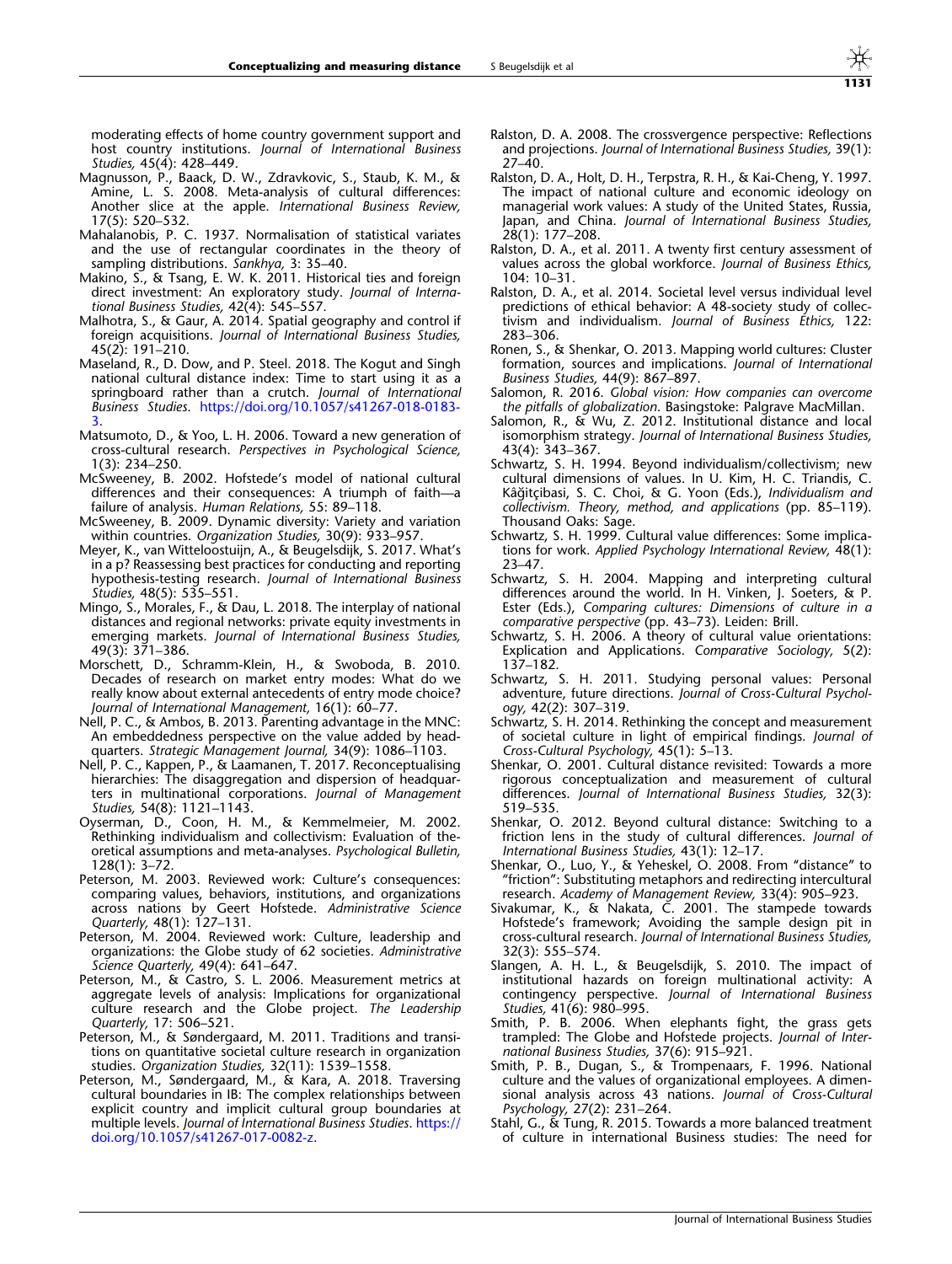<span id="page-19-0"></span>positive cross-cultural scholarship. Journal of International Business Studies, 46(4): 391.

- Stahl, G., & Voigt, A. 2008. Do cultural differences matter in mergers and acquisitions? A tentative model and examination. Organization Science, 19(1): 160–176.
- Steenkamp, J. B. 2001. The role of national culture in international marketing research. International Marketing Review, 18(1): 30–44.
- Tihanyi, L., Griffith, D. A., & Russell, C. J. 2005. The effect of cultural distance on entry mode choice, international diversification, and MNE performance: A meta-analysis. Journal of International Business Studies, 36(3): 270–283.
- Tung, R. L., & Verbeke, A. 2010. Beyond Hofstede and GLOBE: Improving the quality of cross-cultural research. Journal of International Business Studies, 41(8): 1259–1274.
- Vahlne, J. E., & Wiedersheim-Paul, F. 1973. Economic distance: Model and empirical investigation. In E. Hörnell, J. E. Vahlne, & F. Wiedersheim-Paul (Eds.), Export and foreign establishments. Uppsala: University of Uppsala.
- Valentino, A., Schmitt, J., Koch, B., & Nell, P. C. 2018. Leaving home: An institutional perspective on intermediary HQ relocations. Journal of World Business. [https://doi.org/10.1016/j.](http://dx.doi.org/10.1016/j.jwb.2018.08.004) [jwb.2018.08.004.](http://dx.doi.org/10.1016/j.jwb.2018.08.004)
- Van Hoorn, A. A. J., & Maseland, R. 2016. How institutions matter for international business: Institutional distance effects vs institutional profile effects. Journal of International Business Studies, 47(3): 374–381.
- Verbeke, A., Yuan W., & Kano, L. (in press). A values-based analysis of bifurcation bias and its impact on family firm internationalization, Asia Pacific Journal of Management. [https://doi.org/10.1007/s10490-018-9598-4.](http://dx.doi.org/10.1007/s10490-018-9598-4)
- Wu, Z., & Salomon, R. 2016. Does imitation reduce the liability of foreignness? Linking distance, isomorphism and performance. Strategic Management Journal, 37(12): 2441–2462.
- Xie, Z., & Li, J. 2017. Exporting and innovating among emerging market firms: The moderating role of institutional development. Journal of International Business Studies, 49(2): 222–245.
- Xu, D., & Shenkar, O. 2002. Institutional distance and the multinational enterprise. Academy of Management Review, 27(4): 608–618.
- Yu, S., Beugelsdijk, S., & de Haan, J. 2015. Trade, trust and the rule of law. European Journal of Political Economy, 37: 102–115.
- Zaheer, A., & Hernandez, E. 2011. The geographic scope of the MNC and its alliance portfolio: Resolving the paradox of distance. Global Strategy Journal, 1(1–2): 109–126.
- Zaheer, S., Schomaker, M., & Nachum, L. 2012. Distance without direction: restoring credibility to a much-loved construct. Journal of International Business Studies, 43(1): 18–27.
- Zhao, H., Luo, Y., & Suh, T. 2004. Transaction cost determinants and ownership-based entry mode choice: A meta-analytical review. Journal of International Business Studies, 35(6): 524–544.

#### APPENDIX A

See Table 5.

Table 5 Overview of cross-cultural frameworks

|                                             | Hofstede framework                                                                  | Schwartz value survey                                         | Globe                                                  | <b>WVS-EVS</b>                                             |
|---------------------------------------------|-------------------------------------------------------------------------------------|---------------------------------------------------------------|--------------------------------------------------------|------------------------------------------------------------|
| Key references                              | Hofstede (1980, 2001), Hofstede<br>et al. (2010)                                    | Schwartz<br>(1994, 1999, 2006)                                | House et al. (2004)                                    | Inglehart (1990, 1997),<br>Inglehart & Baker<br>(2000)     |
| Mostly used in                              | Cross-cultural psychology,<br>Management                                            | Cross cultural<br>psychology,<br>Management                   | Management                                             | Sociology, Political<br>science, Economics                 |
| Respondents                                 | 117,000                                                                             | 75,148                                                        | $7794^a$                                               | 495,000                                                    |
| Sample                                      | IBM employees (4 dimensions) and<br>stratified samples of adults (2)<br>dimensions) | Teachers and students                                         | Middle managers                                        | Stratified samples of<br>adults                            |
| Country                                     | 70 for first 4 dimensions                                                           | 71                                                            | 58                                                     | 110                                                        |
| coverage                                    | 62 for all 6 dimensions                                                             |                                                               |                                                        |                                                            |
| Year coverage                               | 1968-1972 for IBM data<br>2000s for 5th and 6th dimensions                          | 1988-2005                                                     | 1995-1997                                              | 1981-2014 with<br>irregular intervals                      |
| Availability of<br>individual "raw"<br>data | N <sub>0</sub>                                                                      | Yes, publicly available<br>from Israeli Science<br>Foundation | No, not made<br>available                              | Yes, publicly available<br>from the WVS and EVS<br>website |
| Number of                                   | $4 + 2$                                                                             | 7 <sup>b</sup>                                                | 9 (x 2)                                                | Not predefined;                                            |
| dimensions                                  | Two dimensions were added<br>40 years later                                         |                                                               | Globe distinguishes<br>between values and<br>practices | Inglehart (1990) defined<br>two                            |
| Nature of<br>questions                      | $1-5$ scale                                                                         | $1-7$ scale                                                   | $1 - 7$ scale                                          | A mix of 1-10; 0-1; 1-4                                    |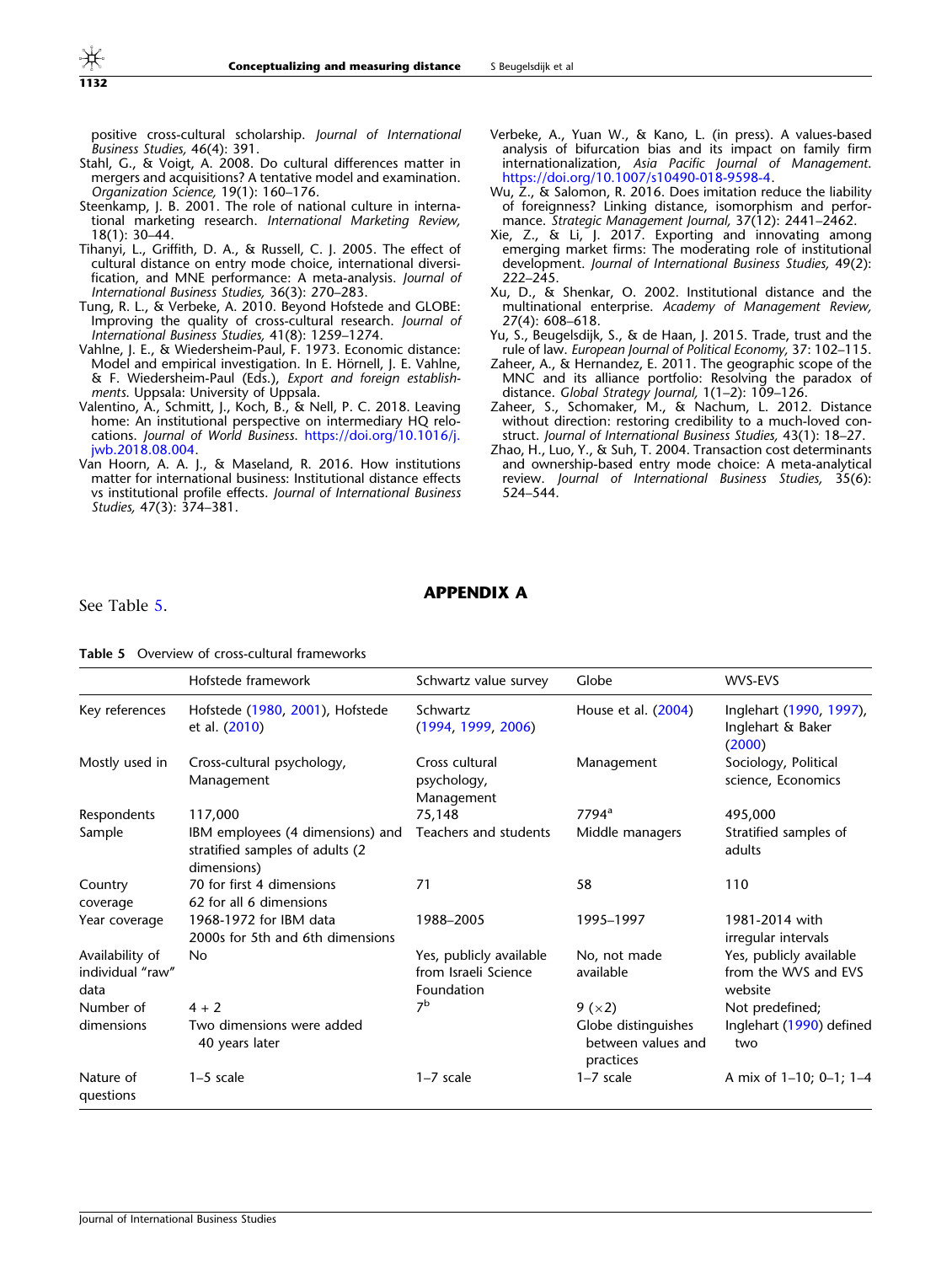| (Continued)<br>Table 5 |  |
|------------------------|--|
|------------------------|--|

|                        | Hofstede framework             | Schwartz value survey    | Globe                            | WVS-EVS                                           |
|------------------------|--------------------------------|--------------------------|----------------------------------|---------------------------------------------------|
| Cultural<br>dimensions | 1. Collectivism-Individualism  | 1. Harmony               | 1. Uncertainty<br>Avoidance      | Inglehart defined two:<br>1. Traditional-secular/ |
|                        | 2. Power Distance              | 2. Embeddedness          | 2. Future Orientation            | rational                                          |
|                        | 3. Masculinity                 | 3. Hierarchy             | 3. Power Distance                | 2. Survival-self-                                 |
|                        | 4. Uncertainty Avoidance       | 4. Mastery               | 4. Institutional<br>Collectivism | expression                                        |
|                        | 5. Long-term orientation       | 5. Affective Autonomy    | 5. Humane orientation            |                                                   |
|                        | 6. Indulgence versus Restraint | 6. Intellectual Autonomy | 6. Performance<br>Orientation    |                                                   |
|                        | Dimensions 5 and 6 were added  | 7. Egalitarianism        | 7. In-group                      |                                                   |
|                        | later.                         |                          | Collectivism                     |                                                   |
|                        |                                |                          | 8. Gender                        |                                                   |
|                        |                                |                          | Egalitarianism                   |                                                   |
|                        |                                |                          | 9. Assertiveness                 |                                                   |

<sup>a</sup> House et al. ([2004\)](#page-17-0) mention a total of 15,000, but it should be noted that approximately half of this sample has been used to collect data on leadership, and 7794 respondents for the survey on national cultural values. Of these 7794 respondents, Sweden stands out with a total of 895 respondents (based on personal communication from Paul Hanges).

<sup>b</sup> Note that Schwartz [\(1994,](#page-18-0) [1999,](#page-18-0) [2006\)](#page-18-0) distinguishes between personal values and national cultural (societal) orientations. The number of dimensions and the meaning of those dimensions are not the same at the individual and societal level. At the societal level, Schwartz conceptualizes cultural values as "the normative value emphases that underlie societal functioning" (Schwartz, [2011](#page-18-0): 314). Here, we refer to the seven national cultural orientations (Schwartz, [2006\)](#page-18-0). For a recent analysis discussing Schwartz' two frameworks in the context of internationalization strategy, see Verbeke, Yuan & Kano (in press). Hofstede has stated explicitly that his framework is a national cultural framework and thus cannot be used at the individual level (Hofstede, [2001\)](#page-17-0).

#### APPENDIX B

See Table 6.

|    | Cultural dimensions         |   | 1                               | 2      | 3      | 4      | 5      | 6      | 7      | 8                               | 9      | 10     |
|----|-----------------------------|---|---------------------------------|--------|--------|--------|--------|--------|--------|---------------------------------|--------|--------|
| 1  | Collectivism-Individualism  | H |                                 |        |        |        |        |        |        |                                 |        |        |
| 2  | Power Distance              | H | $-.62$                          |        |        |        |        |        |        |                                 |        |        |
| 3  | Masculinity                 | H | .07                             | .13    |        |        |        |        |        |                                 |        |        |
| 4  | Uncertainty Avoidance       | H | $-.22$                          | .23    | $-.07$ |        |        |        |        |                                 |        |        |
| 5  | Long-term Orientation       | H | .07                             | .05    | .01    | $-.02$ | 1      |        |        |                                 |        |        |
| 6  | Indulgence versus Restraint | H | .16                             | $-.31$ | .09    | $-.07$ | $-.43$ | 1      |        |                                 |        |        |
| 7  | Harmony                     | S | .21                             | $-.12$ | $-.06$ | .37    | .23    | .04    |        |                                 |        |        |
| 8  | Embeddedness                | S | $-.55$                          | .62    | $-.06$ | $-.03$ | $-.34$ | $-.21$ | $-.43$ | 1                               |        |        |
| 9  | Hierarchy                   | S | $-.48$                          | .43    | .16    | $-.23$ | $-.01$ | $-.23$ | $-.62$ | .50                             | 1      |        |
| 10 | Mastery                     | S | $-.22$                          | .11    | .14    | $-.06$ | .00    | $-.12$ | $-.48$ | $-.13$                          | .46    |        |
| 11 | Affective Autonomy          | S | .67                             | $-.61$ | .00.   | $-.13$ | .35    | .13    | .22    | $-.87$                          | $-.40$ | .21    |
| 12 | Intellectual Autonomy       | S | .43                             | $-.42$ | .07    | .14    | .30    | .13    | .57    | $-.85$                          | $-.57$ | $-.11$ |
| 13 | Egalitarianism              | S | .43                             | $-.47$ | $-.10$ | .05    | $-.25$ | .49    | .43    | $-.43$                          | $-.63$ | $-.45$ |
| 14 | Uncertainty Avoidance       | G | $-.72$                          | .72    | .07    | .32    | $-.27$ | $-.25$ | $-.24$ | .76                             | .47    | .13    |
| 15 | <b>Future Orientation</b>   | G | $-.49$                          | .58    | .13    | .29    | $-.42$ | $-.06$ | $-.32$ | .61                             | .32    | .13    |
| 16 | Power Distance              | G | .15                             | $-.01$ | .15    | $-.46$ | .05    | $-.29$ | $-.31$ | .38                             | .42    | .08    |
| 17 | Institutional Collectivism  | G | $-.52$                          | .36    | .01    | .37    | $-.34$ | .16    | .14    | .16                             | .02    | .08    |
| 18 | Humane Orientation          | G | .20                             | $-.10$ | .01    | $-.06$ | .01    | .08    | $-.09$ | $-.02$                          | $-.01$ | $-.18$ |
| 19 | Performance Orientation     | G | $-.15$                          | .15    | .04    | .16    | $-.59$ | .38    | .06    | .12                             | $-.24$ | $-.09$ |
| 20 | In-group Collectivism       | G | $-.26$                          | .20    | $-.16$ | .24    | $-.61$ | .41    | $-.06$ | .23                             | $-.04$ | $-.02$ |
| 21 | Gender Egalitarianism       | G | .42                             | $-.46$ | $-.02$ | .06    | $-.05$ | .55    | .30    | .69<br>$\overline{\phantom{0}}$ | $-.52$ | .01    |
| 22 | Assertiveness               | G | .17<br>$\overline{\phantom{0}}$ | .29    | .15    | $-.38$ | .09    | $-.29$ | $-.39$ | .27                             | .51    | .23    |

Table 6 Correlation table of Hofstede's dimensions, Schwartz's dimensions and Globe's value dimensions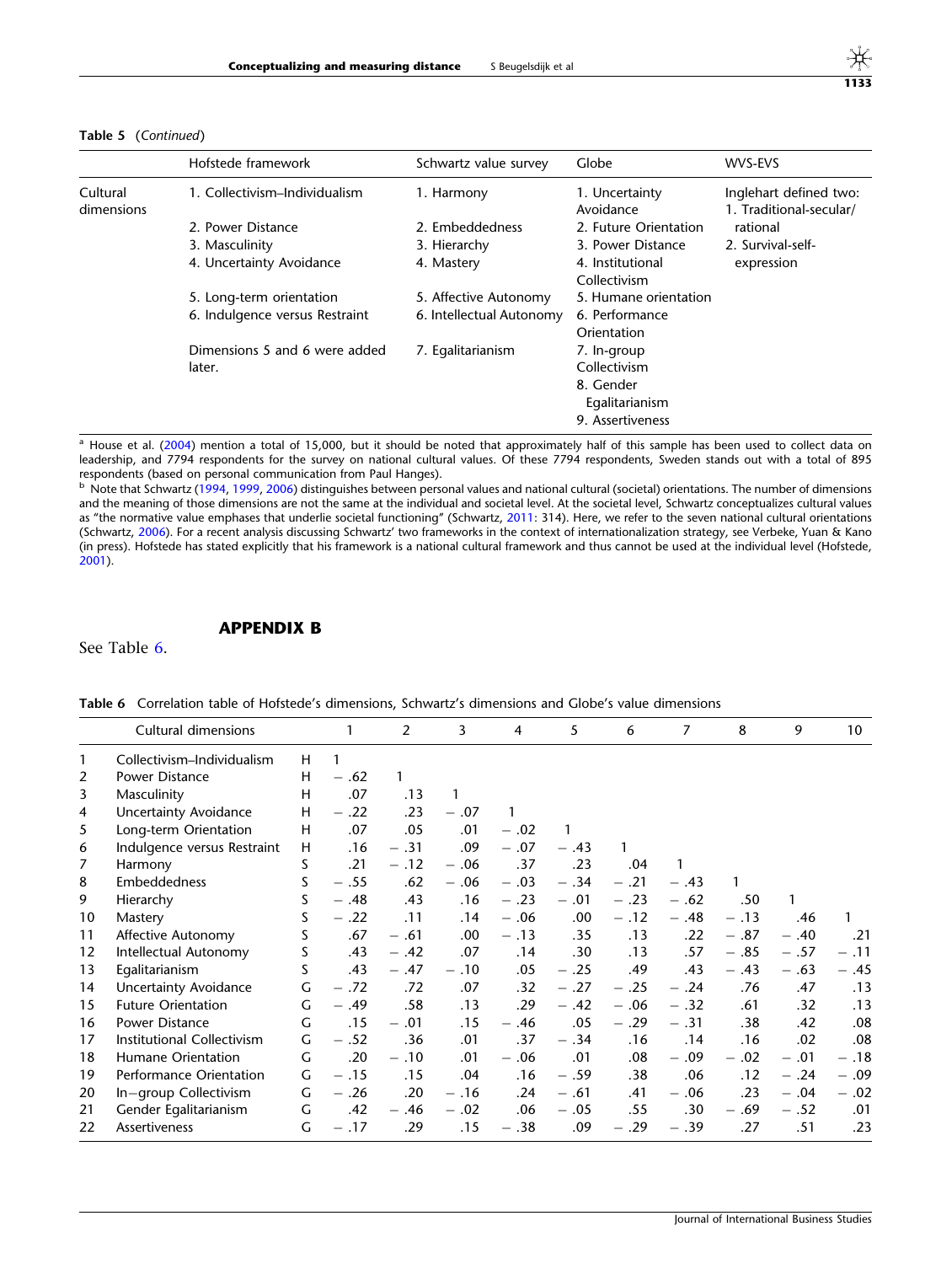#### Table 6 continued

|    | Cultural dimensions         |    | 11           | 12     | 13     | 14     | 15     | 16     | 17               | 18     | 19           | 20     | 21     |
|----|-----------------------------|----|--------------|--------|--------|--------|--------|--------|------------------|--------|--------------|--------|--------|
| 1  | Collectivism-Individualism  | Н  |              |        |        |        |        |        |                  |        |              |        |        |
| 2  | <b>Power Distance</b>       | Н  |              |        |        |        |        |        |                  |        |              |        |        |
| 3  | Masculinity                 | н  |              |        |        |        |        |        |                  |        |              |        |        |
| 4  | Uncertainty Avoidance       | н  |              |        |        |        |        |        |                  |        |              |        |        |
| 5  | Long-term Orientation       | н  |              |        |        |        |        |        |                  |        |              |        |        |
| 6  | Indulgence versus Restraint | Н  |              |        |        |        |        |        |                  |        |              |        |        |
| 7  | Harmony                     | S  |              |        |        |        |        |        |                  |        |              |        |        |
| 8  | <b>Embeddedness</b>         | S  |              |        |        |        |        |        |                  |        |              |        |        |
| 9  | Hierarchy                   |    |              |        |        |        |        |        |                  |        |              |        |        |
| 10 | Mastery                     | S  |              |        |        |        |        |        |                  |        |              |        |        |
| 11 | Affective Autonomy          | S  | $\mathbf{1}$ |        |        |        |        |        |                  |        |              |        |        |
| 12 | Intellectual Autonomy       | S  | .68          |        |        |        |        |        |                  |        |              |        |        |
| 13 | Egalitarianism              | S  | .19          | .46    | 1      |        |        |        |                  |        |              |        |        |
| 14 | Uncertainty Avoidance       | G  | $-.76$       | $-.65$ | $-.58$ | 1      |        |        |                  |        |              |        |        |
| 15 | <b>Future Orientation</b>   | G. | $-.59$       | $-.56$ | $-.36$ | .66    |        |        |                  |        |              |        |        |
| 16 | <b>Power Distance</b>       |    | $-.34$       | $-.28$ | $-.38$ | .16    | $-.07$ | 1      |                  |        |              |        |        |
| 17 | Institutional Collectivism  | G. | $-.36$       | $-.11$ | .15    | .43    | .47    | $-.33$ |                  |        |              |        |        |
| 18 | Humane Orientation          | G  | .09          | $-.02$ | .14    | $-.17$ | $-.12$ | $-.38$ | $-.13$           |        |              |        |        |
| 19 | Performance Orientation     | G  | $-.14$       | $-.11$ | .14    | .18    | .42    | $-.33$ | .46              | $-.02$ | $\mathbf{1}$ |        |        |
| 20 | In-group Collectivism       | G. | $-.17$       | $-.23$ | .02    | .27    | .49    | $-.18$ | .30 <sub>0</sub> | $-.21$ | .56          | 1      |        |
| 21 | Gender Egalitarianism       | G  | .59          | .52    | .59    | $-.56$ | $-.34$ | $-.47$ | $-.01$           | .19    | .22          | .16    |        |
| 22 | Assertiveness               | G  | $-.16$       | $-.20$ | $-.54$ | .18    | .08    | .31    | $-.22$           | $-.11$ | $-.01$       | $-.02$ | $-.28$ |

All correlations larger than |.02| are significant at .05.

H Hofstede; S Schwartz; G Globe.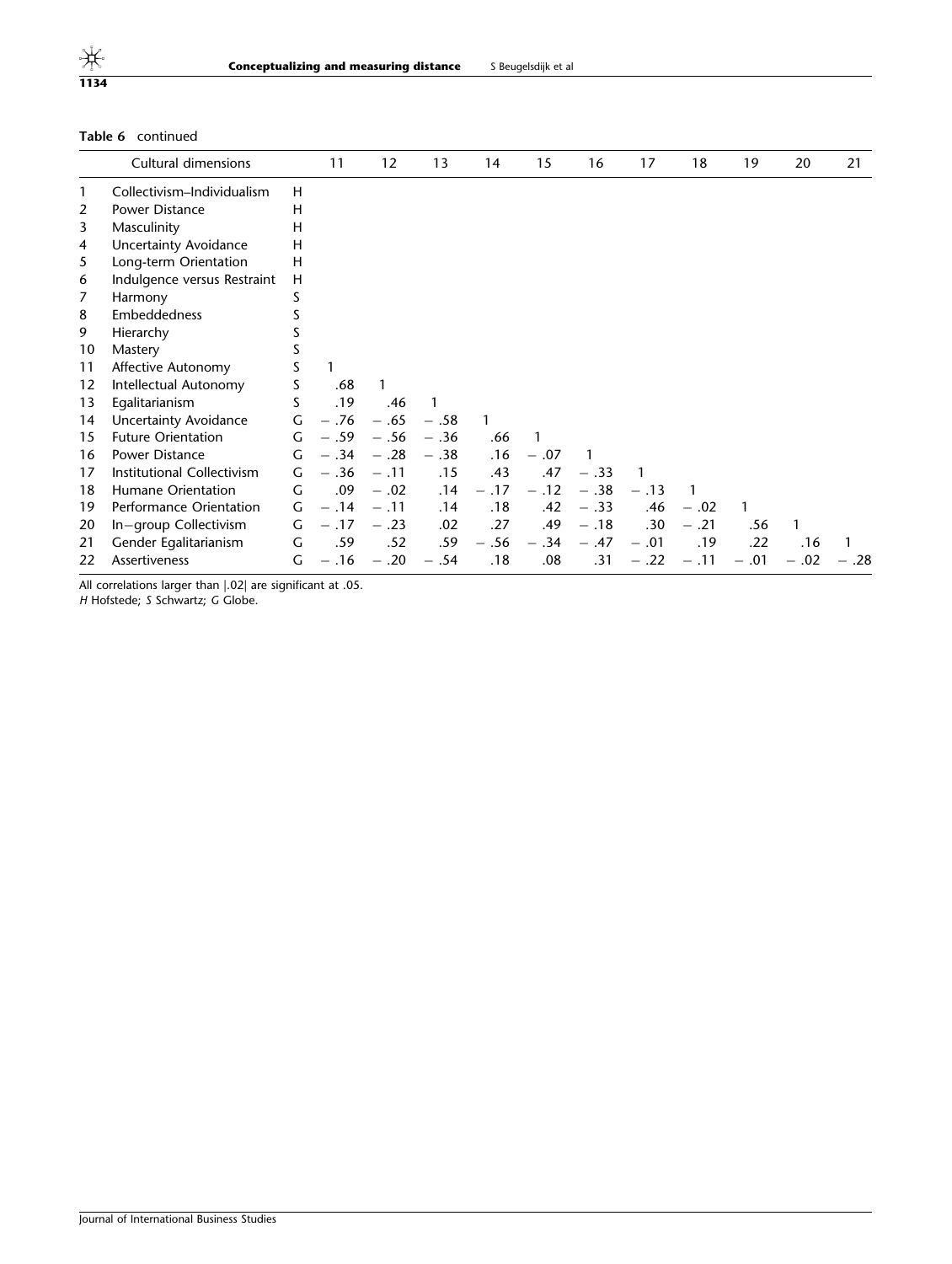See Table 7. See Table 7.

<span id="page-22-0"></span>

|                         | Table 7 Correlation table of QoG dimensions, EFI di |                                  |                                       | mensions and ICRG                 |                                                        | dimensions |   |                                             |                                                    |   |                                    |                                  |                                       |                                                                                                                      |   |                                      |
|-------------------------|-----------------------------------------------------|----------------------------------|---------------------------------------|-----------------------------------|--------------------------------------------------------|------------|---|---------------------------------------------|----------------------------------------------------|---|------------------------------------|----------------------------------|---------------------------------------|----------------------------------------------------------------------------------------------------------------------|---|--------------------------------------|
|                         | Institutional dimensions                            |                                  |                                       | $\sim$                            | 3                                                      | 4          | 5 | ৩                                           | $\overline{\phantom{0}}$                           | ∞ | ᡡ                                  | $\approx$                        |                                       | $\scriptstyle\sim$                                                                                                   | m | $\overline{4}$                       |
|                         | Control of corruption                               | ე<br>გ                           |                                       |                                   |                                                        |            |   |                                             |                                                    |   |                                    |                                  |                                       |                                                                                                                      |   |                                      |
|                         | Government effectiveness                            | QoC                              |                                       |                                   |                                                        |            |   |                                             |                                                    |   |                                    |                                  |                                       |                                                                                                                      |   |                                      |
|                         | Political stability                                 | QoC                              |                                       |                                   |                                                        |            |   |                                             |                                                    |   |                                    |                                  |                                       |                                                                                                                      |   |                                      |
|                         | Regulatory quality                                  | QoC                              | 86                                    |                                   |                                                        |            |   |                                             |                                                    |   |                                    |                                  |                                       |                                                                                                                      |   |                                      |
|                         | Rule of law                                         | QoC                              | $\tilde{q}$                           | TRAVE HOLL ANG GROSKA SALAKA GROS | <u>c x L q L U 4 d y 4 d 4 d - q p 8 w L L 6 d 4 d</u> |            |   |                                             |                                                    |   |                                    |                                  |                                       |                                                                                                                      |   |                                      |
|                         | Voice and accountability                            | QoC                              |                                       |                                   |                                                        |            |   |                                             |                                                    |   |                                    |                                  |                                       |                                                                                                                      |   |                                      |
|                         | Property rights                                     | 區                                |                                       |                                   |                                                        |            |   |                                             |                                                    |   |                                    |                                  |                                       |                                                                                                                      |   |                                      |
|                         | Freedom from corruption                             | 뜐                                | $\dot{e}$                             |                                   |                                                        |            |   |                                             |                                                    |   |                                    |                                  |                                       |                                                                                                                      |   |                                      |
|                         | Fiscal freedom                                      | 뜐                                | 35.<br>$\overline{1}$                 |                                   |                                                        |            |   |                                             |                                                    |   |                                    |                                  |                                       |                                                                                                                      |   |                                      |
|                         | Government spending                                 | ェ                                | $\dot{t}$<br>$\overline{\phantom{a}}$ |                                   |                                                        |            |   |                                             |                                                    |   |                                    |                                  |                                       |                                                                                                                      |   |                                      |
|                         | <b>Business</b> freedom                             | 6666                             |                                       |                                   |                                                        |            |   |                                             |                                                    |   |                                    |                                  |                                       |                                                                                                                      |   |                                      |
|                         | Labor freedom                                       |                                  | $\frac{55}{5}$                        |                                   |                                                        |            |   |                                             |                                                    |   |                                    |                                  |                                       |                                                                                                                      |   |                                      |
|                         | Monetary freedom                                    |                                  | 5                                     |                                   |                                                        |            |   |                                             |                                                    |   |                                    |                                  |                                       |                                                                                                                      |   |                                      |
|                         | Trade freedom                                       |                                  | $\overline{5}$                        |                                   |                                                        |            |   |                                             |                                                    |   | ぉ゙ぉ゙ਜ਼ਜ਼ਜ਼ਲ਼ਜ਼ਜ਼ਲ਼ਖ਼ਲ਼ਜ਼ਖ਼ਲ਼ਜ਼ਜ਼ਫ਼ | <u>ヷヮゟゎ゙ゎ゙゠゙゠゙ゕ゙ぉヹゟヸゟゖぉ゙ぉ゙ぉ゙</u> |                                       |                                                                                                                      |   |                                      |
|                         | Investment freedom                                  | 岳                                | 63                                    |                                   |                                                        |            |   |                                             |                                                    |   |                                    |                                  |                                       |                                                                                                                      |   | 3                                    |
| $\frac{8}{1}$           | Financial freedom                                   | 岳                                | 65                                    |                                   |                                                        |            |   |                                             |                                                    |   |                                    |                                  |                                       |                                                                                                                      |   |                                      |
|                         | Government stability                                |                                  | $\mathcal{S}$                         |                                   |                                                        |            |   |                                             |                                                    |   |                                    |                                  |                                       |                                                                                                                      |   |                                      |
| $\approx$               | Socio-economic conditions                           | <u>ក្ខិន កិច្ច</u><br>កិច្ចកិច្ច | হে                                    |                                   |                                                        |            |   |                                             |                                                    |   |                                    |                                  |                                       |                                                                                                                      |   |                                      |
| $\overline{5}$          | Investment profile                                  |                                  | $\ddot{\theta}$                       |                                   |                                                        |            |   |                                             |                                                    |   |                                    | $\mathbf{I}$                     |                                       |                                                                                                                      |   |                                      |
|                         | Internal conflict                                   |                                  | 61                                    |                                   |                                                        |            |   |                                             |                                                    |   |                                    | T                                |                                       |                                                                                                                      |   |                                      |
| $\overline{\mathsf{N}}$ | External conflict                                   |                                  | द                                     |                                   |                                                        |            |   |                                             |                                                    |   |                                    | $\mathbf{I}$                     |                                       |                                                                                                                      |   |                                      |
|                         | Corruption                                          |                                  | 95                                    |                                   |                                                        |            |   |                                             |                                                    |   |                                    | $\mathbf{I}$                     |                                       |                                                                                                                      |   |                                      |
| $\frac{2}{2}$           | Military in politics                                |                                  | .72                                   |                                   |                                                        |            |   |                                             |                                                    |   |                                    | $\mathbf{I}$                     |                                       |                                                                                                                      |   |                                      |
| $\overline{z}$          | Religious tensions                                  |                                  | 38                                    |                                   |                                                        |            |   |                                             |                                                    |   |                                    | T                                |                                       |                                                                                                                      |   |                                      |
| 25                      | Law and order                                       |                                  | 76                                    |                                   |                                                        |            |   |                                             |                                                    |   |                                    |                                  |                                       |                                                                                                                      |   |                                      |
| 26                      | Ethnic tension                                      |                                  | $\overline{3}$                        |                                   |                                                        |            |   |                                             |                                                    |   |                                    |                                  |                                       |                                                                                                                      |   |                                      |
| 27                      | Democratic accountability                           | LCRC                             | 55                                    |                                   |                                                        |            |   | 8 5 4 4 6 5 7 8 9 6 5 6 7 9 9 9 6 7 8 9 6 7 | <u>g ü ü ü ü ü ü ü ü ü g g g d ü g g d g ü g v</u> |   |                                    |                                  | 4 4 4 4 6 6 6 7 6 4 4 7 6 9 9 9 4 6 7 | <u>gi di gi di gi di di gi di gi di gi di gi di gi di gi di gi di gi di gi di gi di gi di gi di gi di gi di gi d</u> |   | <u>G G G G 4 W G 4 4 G &amp; 6 G</u> |
| 28                      | Bureaucratic accountability                         | CRO                              | 83                                    |                                   |                                                        |            |   |                                             |                                                    |   | $\Delta$                           | $\frac{8}{3}$                    |                                       |                                                                                                                      |   |                                      |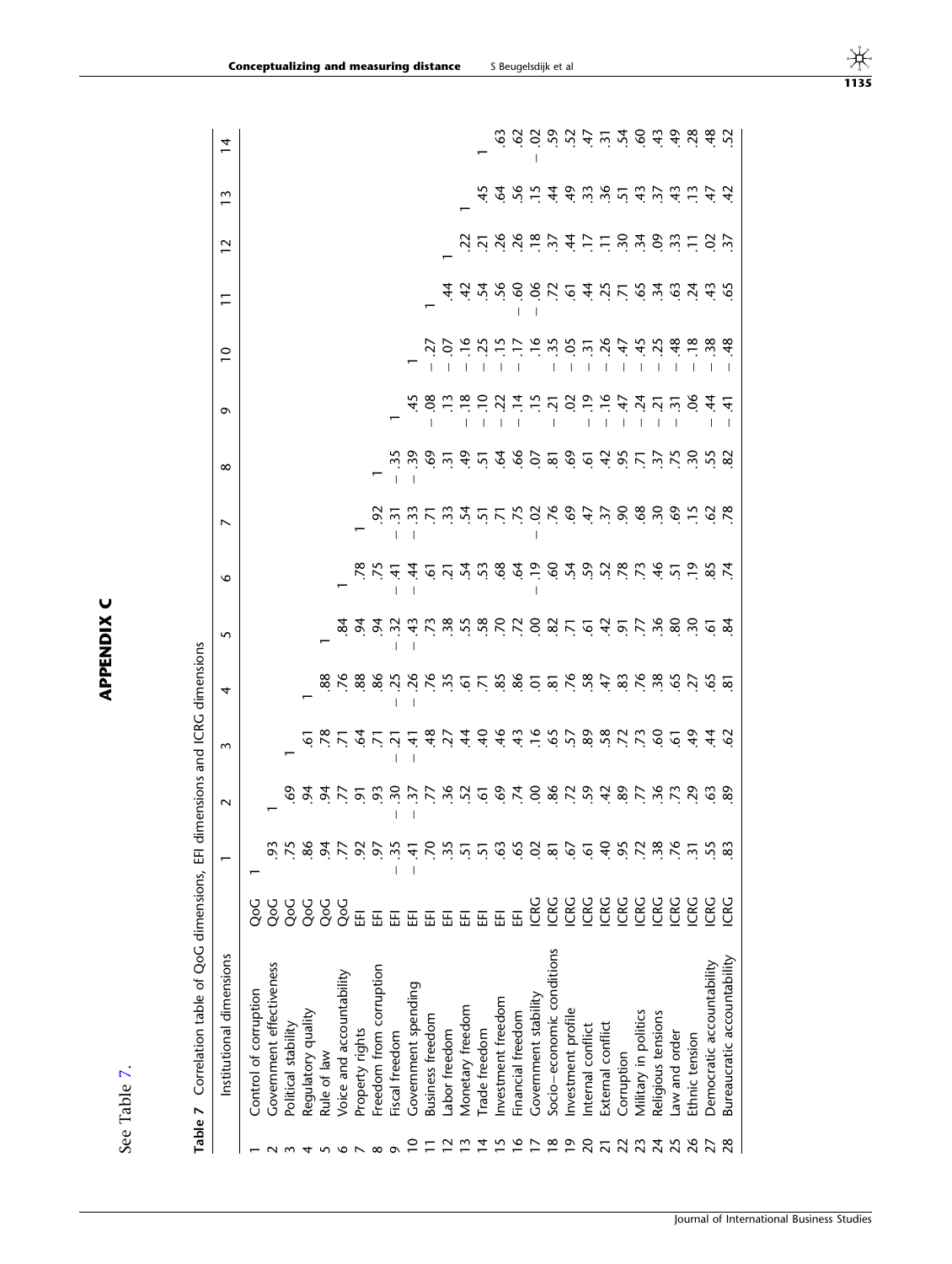| Table 7         | continued                                                                                                              |                         |                |                                                                                                       |                                       |            |               |                |                            |                                                                                                          |            |                               |               |     |    |    |
|-----------------|------------------------------------------------------------------------------------------------------------------------|-------------------------|----------------|-------------------------------------------------------------------------------------------------------|---------------------------------------|------------|---------------|----------------|----------------------------|----------------------------------------------------------------------------------------------------------|------------|-------------------------------|---------------|-----|----|----|
|                 | Institutional dimensions                                                                                               |                         | $\frac{5}{1}$  | $\frac{6}{2}$                                                                                         | $\overline{1}$                        | $^{\circ}$ | Q             | $\overline{c}$ | $\overline{z}$             | 22                                                                                                       | 23         | 24                            | 25            | 26  | 27 | 28 |
|                 | Control of corruption                                                                                                  | oo<br>O                 |                |                                                                                                       |                                       |            |               |                |                            |                                                                                                          |            |                               |               |     |    |    |
|                 | Government effectiveness                                                                                               | OoC                     |                |                                                                                                       |                                       |            |               |                |                            |                                                                                                          |            |                               |               |     |    |    |
|                 | Political stability                                                                                                    | QoC                     |                |                                                                                                       |                                       |            |               |                |                            |                                                                                                          |            |                               |               |     |    |    |
|                 | Regulatory quality                                                                                                     | QoC                     |                |                                                                                                       |                                       |            |               |                |                            |                                                                                                          |            |                               |               |     |    |    |
|                 | Rule of law                                                                                                            | QoC                     |                |                                                                                                       |                                       |            |               |                |                            |                                                                                                          |            |                               |               |     |    |    |
| ७               | Voice and accountability                                                                                               | QoC                     |                |                                                                                                       |                                       |            |               |                |                            |                                                                                                          |            |                               |               |     |    |    |
|                 | Property rights                                                                                                        | $\overline{\mathbb{H}}$ |                |                                                                                                       |                                       |            |               |                |                            |                                                                                                          |            |                               |               |     |    |    |
| $^{\circ}$      | Freedom from corruption                                                                                                | 뜐                       |                |                                                                                                       |                                       |            |               |                |                            |                                                                                                          |            |                               |               |     |    |    |
| ᢀ               | Fiscal freedom                                                                                                         | 뜐                       |                |                                                                                                       |                                       |            |               |                |                            |                                                                                                          |            |                               |               |     |    |    |
| ⊇               | Government spending                                                                                                    | 뜐                       |                |                                                                                                       |                                       |            |               |                |                            |                                                                                                          |            |                               |               |     |    |    |
|                 | <b>Business</b> freedom                                                                                                | 뜐                       |                |                                                                                                       |                                       |            |               |                |                            |                                                                                                          |            |                               |               |     |    |    |
| $\overline{1}$  | Labor freedom                                                                                                          | 뜐                       |                |                                                                                                       |                                       |            |               |                |                            |                                                                                                          |            |                               |               |     |    |    |
| $\frac{1}{2}$   | Monetary freedom                                                                                                       | 풉                       |                |                                                                                                       |                                       |            |               |                |                            |                                                                                                          |            |                               |               |     |    |    |
| $\overline{4}$  | Trade freedom                                                                                                          | 풉                       |                |                                                                                                       |                                       |            |               |                |                            |                                                                                                          |            |                               |               |     |    |    |
| $\overline{z}$  | Investment freedom                                                                                                     | 뜐                       |                |                                                                                                       |                                       |            |               |                |                            |                                                                                                          |            |                               |               |     |    |    |
| $\frac{8}{1}$   | Financial freedom                                                                                                      | 岳                       |                |                                                                                                       |                                       |            |               |                |                            |                                                                                                          |            |                               |               |     |    |    |
|                 | Government stability                                                                                                   | ICRG                    | $rac{6}{6}$    |                                                                                                       |                                       |            |               |                |                            |                                                                                                          |            |                               |               |     |    |    |
| $\frac{8}{18}$  | Socio-economic conditions                                                                                              | <b>ICRC</b>             |                |                                                                                                       |                                       |            |               |                |                            |                                                                                                          |            |                               |               |     |    |    |
| ⊵               | Investment profile                                                                                                     | <b>ICRC</b>             |                |                                                                                                       |                                       |            |               |                |                            |                                                                                                          |            |                               |               |     |    |    |
| $\overline{c}$  | Internal conflict                                                                                                      | <b>ICRC</b>             |                |                                                                                                       |                                       |            | 47            |                |                            |                                                                                                          |            |                               |               |     |    |    |
| $\overline{2}1$ | External conflict                                                                                                      | <b>ICRC</b>             | 5345655456     | $G \ddot{\alpha} \ddot{\alpha} \ddot{\alpha} \ddot{\gamma} \ddot{\omega} \ddot{\alpha} \ddot{\omega}$ | 538586868                             | 5.35888    |               |                |                            |                                                                                                          |            |                               |               |     |    |    |
| $\frac{2}{2}$   | Corruption                                                                                                             | <b>ICRC</b>             |                |                                                                                                       |                                       |            |               |                |                            |                                                                                                          |            |                               |               |     |    |    |
|                 | Military in politics                                                                                                   | <b>ICRC</b>             |                |                                                                                                       |                                       |            |               |                |                            |                                                                                                          |            |                               |               |     |    |    |
| $\overline{2}$  | Religious tensions                                                                                                     | <b>ICRC</b>             |                |                                                                                                       |                                       |            |               |                |                            |                                                                                                          | 4.         |                               |               |     |    |    |
| 25              | Law and order                                                                                                          | <b>ICRC</b>             |                |                                                                                                       |                                       |            |               |                |                            |                                                                                                          |            | 25                            |               |     |    |    |
| 26              | Ethnic tension                                                                                                         | <b>ICRC</b>             |                |                                                                                                       |                                       |            |               |                |                            |                                                                                                          |            |                               |               |     |    |    |
| 27              | Democratic accountability                                                                                              | <b>LCRC</b>             |                | <u>ಕೆ ನ ಜ</u>                                                                                         |                                       | 6496       | 9.29.79880783 | 8.9.9979999    | <u>ਤ ਨੂੰ ਲਾਂ ਲਾਂ ਦੇ ਦੱ</u> | $\ddot{\circ}$ $\ddot{\circ}$ $\ddot{\circ}$ $\ddot{\circ}$ $\ddot{\circ}$ $\ddot{\circ}$ $\ddot{\circ}$ | 3, 8, 8, 6 | $\dot{4}$ $\dot{2}$ $\dot{5}$ | 3. vi         | S S |    |    |
| 28              | Bureaucratic accountability                                                                                            | <b>LCRC</b>             | $\overline{5}$ | $\frac{6}{3}$                                                                                         | 06<br>T                               |            |               |                |                            |                                                                                                          |            |                               | $\mathcal{L}$ |     | 59 | ٣  |
|                 | QoG Quality of Governance; EFI Economic Freedom Index; I<br>All correlations larger than   17  are significant at .05. |                         |                |                                                                                                       | CRG International Country Risk Guide. |            |               |                |                            |                                                                                                          |            |                               |               |     |    |    |

 $*$ <br> $\frac{1}{1136}$